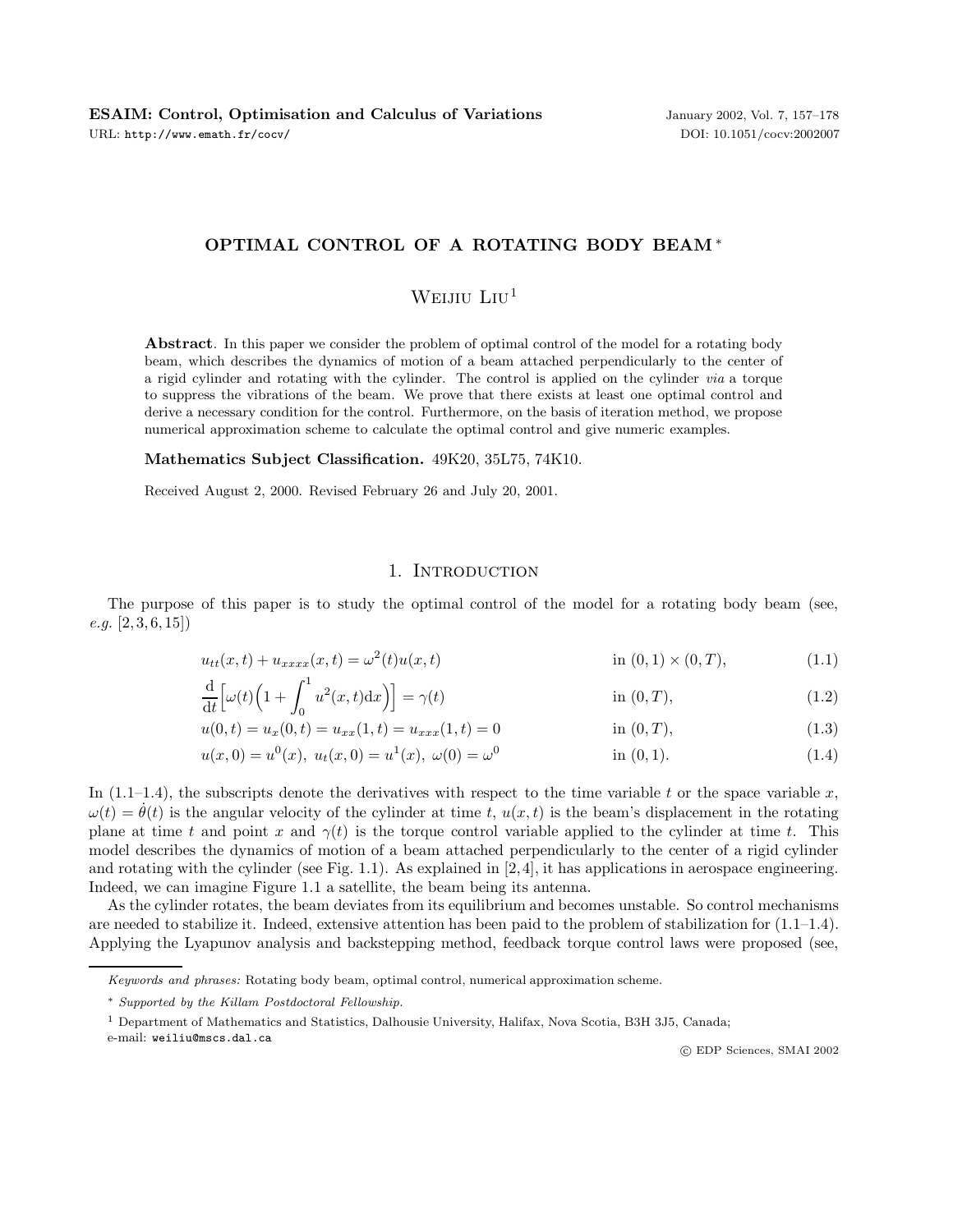

FIGURE 1.1. A rotating body beam.

e.g. [5, 6, 9, 15]) to globally asymptotically stabilize the equilibrium point  $(0, \bar{\omega})$  provided

$$
\bar{\omega} \in (-\omega_c, \omega_c),\tag{1.5}
$$

where  $\omega_c$  is an explicit critical angular velocity (see, e.g. [6, 15]). It was also proved in [15] that there is no stabilizing control law if  $|\omega| \geq \omega_c$ . This is physically reasonable because if the cylinder spins too fast the beam shall be out of control and can not be stabilized by feedback control laws. In the above problem of stabilization, it was required that the stabilizing control laws drive the beam eventually to its equilibrium, that is,  $\lim_{t\to\infty}u(t,x)=0$ . Such a requirement is quite strict. So we relax it and we just require controls to drive the beam to approach its equilibrium as closely as possible. Therefore, we consider the problem of optimal control with the cost function defined by

$$
J(\gamma) = \int_0^T \int_0^1 [u^2(x, t, \gamma) + (\omega(t, \gamma) - \bar{\omega})^2] dx dt + \int_0^T \gamma^2(t) dt.
$$
 (1.6)

In this case, the angular velocity  $\bar{\omega}$  can be an arbitrary number. We might want to consider a cost function over an infinite time interval

$$
J_{\infty}(\gamma) = \int_0^{\infty} \int_0^1 [u^2(x, t, \gamma) + (\omega(t, \gamma) - \bar{\omega})^2] \mathrm{d}x \mathrm{d}t + \int_0^{\infty} \gamma^2(t) \mathrm{d}t. \tag{1.7}
$$

This cost function does make more sense than  $J(\gamma)$  as the beam is needed to be controlled over a long time, not a short time, in reality. However  $J_{\infty}(\gamma)$  is difficult to be handled as it is not clear whether  $J_{\infty}(\gamma)$  is proper, that is,  $J_{\infty}(\gamma) < \infty$  for some  $\gamma$ .

Concerning the optimal control for large space structures, important results have been established (see, e.g. [4, 7]). Indeed, Biswas and Ahmed [4] addressed the model for a spacecraft consisting of a rigid bus and a flexible beam and developed necessary conditions for determining the control torque and forces for optimal regulation of attitude maneuvers of the spacecraft along with simultaneous suppression of elastic vibrations of the flexible beam.

Let  $\Gamma$  be a closed and convex subset of  $L^2(0,T)$  (for the notation appearing in the introduction, see the next section). The optimal control problem of  $(1.1-1.4)$  is to minimize  $J(\gamma)$ 

$$
\inf_{\gamma \in \Gamma} J(\gamma). \tag{1.8}
$$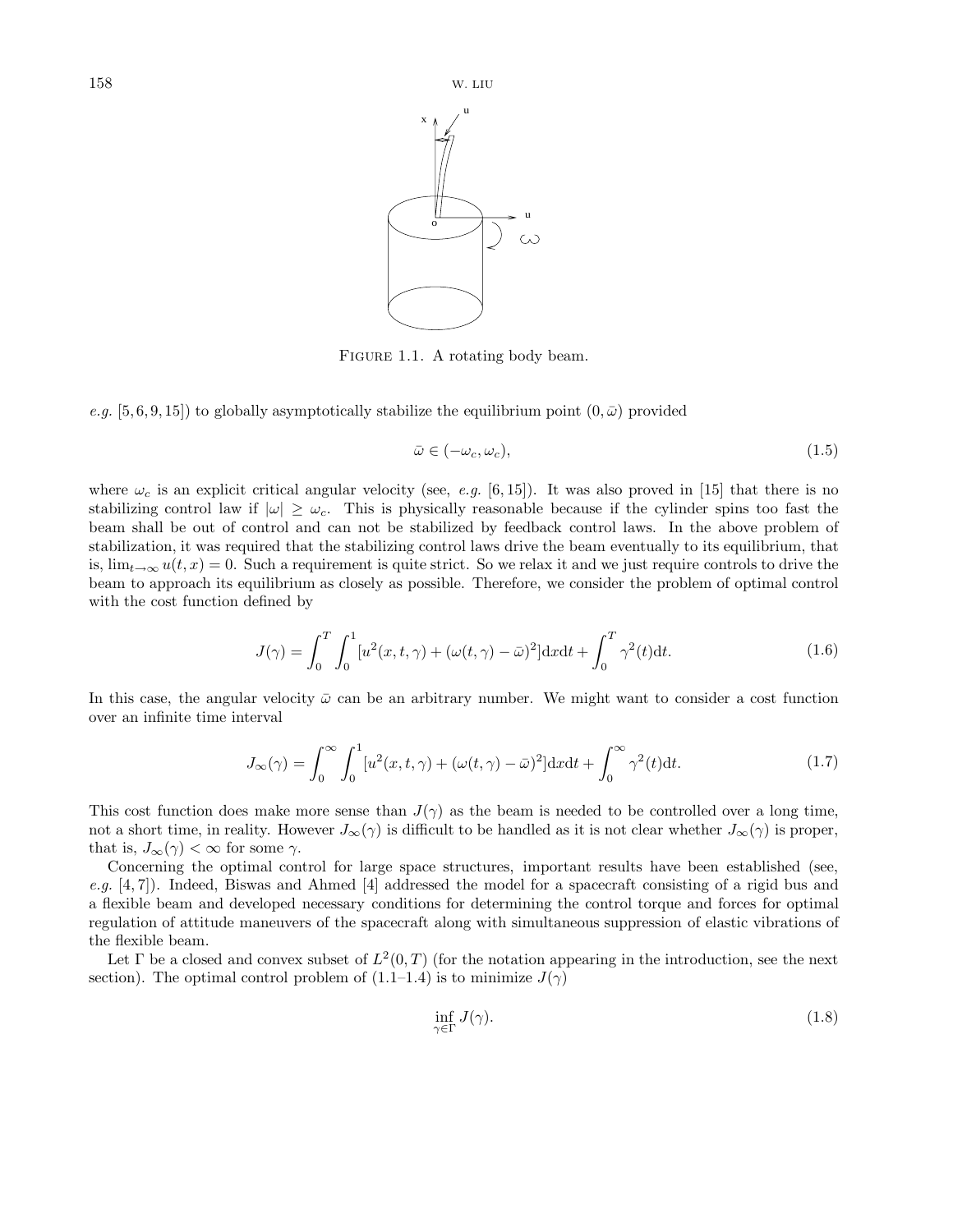This means that we want to find a torque control  $\gamma$  of the least cost to drive the system to approach the equilibrium point  $(0, \bar{\omega})$  as closely as possible. Any element  $\gamma_o$  such that

$$
J(\gamma_o) = \inf_{\gamma \in \Gamma} J(\gamma) \tag{1.9}
$$

is called a solution of problem (1.8). The element  $\gamma_o$  is termed an *optimal control*, the corresponding state  $(u(\gamma_o), \omega(\gamma_0))$  termed an optimal state and the pair  $(\gamma_o, u(\gamma_o), \omega(\gamma_0))$  termed an optimal pair. We call the subset  $\Gamma$  a set of admissible controls.

We are also interested in an optimal obstacle problem. We can imagine that any controls are subject to certain circumstances such as physical locations and available resources, which obstruct us to implement the controls arbitrarily. For instance, when we use a unidirectional jet to implement the torque control, the control would be subject to certain constraint of a limited range, e.g.  $\gamma \geq 0$ . So we introduce the following obstacle problem. For any  $\theta \in L^2(0,T)$ , we denote

$$
\Gamma(\theta) = \{ \gamma \in L^2(0, T) : \gamma \ge \theta \text{ a.e. on } (0, T) \}.
$$

We call  $\theta$  an *obstacle*. If  $\theta \equiv 0$ , this means that the torque control is implemented by a unidirectional jet. We can imagine that different jets would produce different obstacles  $\theta$ . The problem of optimal obstacle is to find a  $\theta_o$  (corresponding to an optimal jet) such that

$$
\inf_{\gamma \in \Gamma(\theta_o)} J(\gamma) \le \inf_{\gamma \in \Gamma(\theta)} J(\gamma) \quad \forall \theta \in L^2(0, T). \tag{1.10}
$$

If we define the cost function  $F(\theta)$  by

$$
F(\theta) = \inf_{\gamma \in \Gamma(\theta)} J(\gamma), \tag{1.11}
$$

then optimal obstacle problem (1.10) becomes the following minimization problem

$$
\inf_{\theta \in L^2(0,T)} F(\theta). \tag{1.12}
$$

We note that the obstacle  $\theta$  is not taken into account in (1.12), that is, while we try to minimize the pair  $(u, \omega, \gamma)$ , the obstacle  $\theta$  may be large. To ensure that the obstacle is not too large, we introduce the following cost funtion  $G(\theta)$ 

$$
G(\theta) = F(\theta) + \int_0^T \theta^2(t) \mathrm{d}t \tag{1.13}
$$

and minimize it:

$$
\inf_{\theta \in L^2(0,T)} G(\theta). \tag{1.14}
$$

To further minimize the corresponding state  $(u(\theta), \omega(\theta))$ , we can consider the cost function

$$
H(\theta) = F(\theta) + J(\theta) \tag{1.15}
$$

and the minimization problem

$$
\inf_{\theta \in L^2(0,T)} H(\theta). \tag{1.16}
$$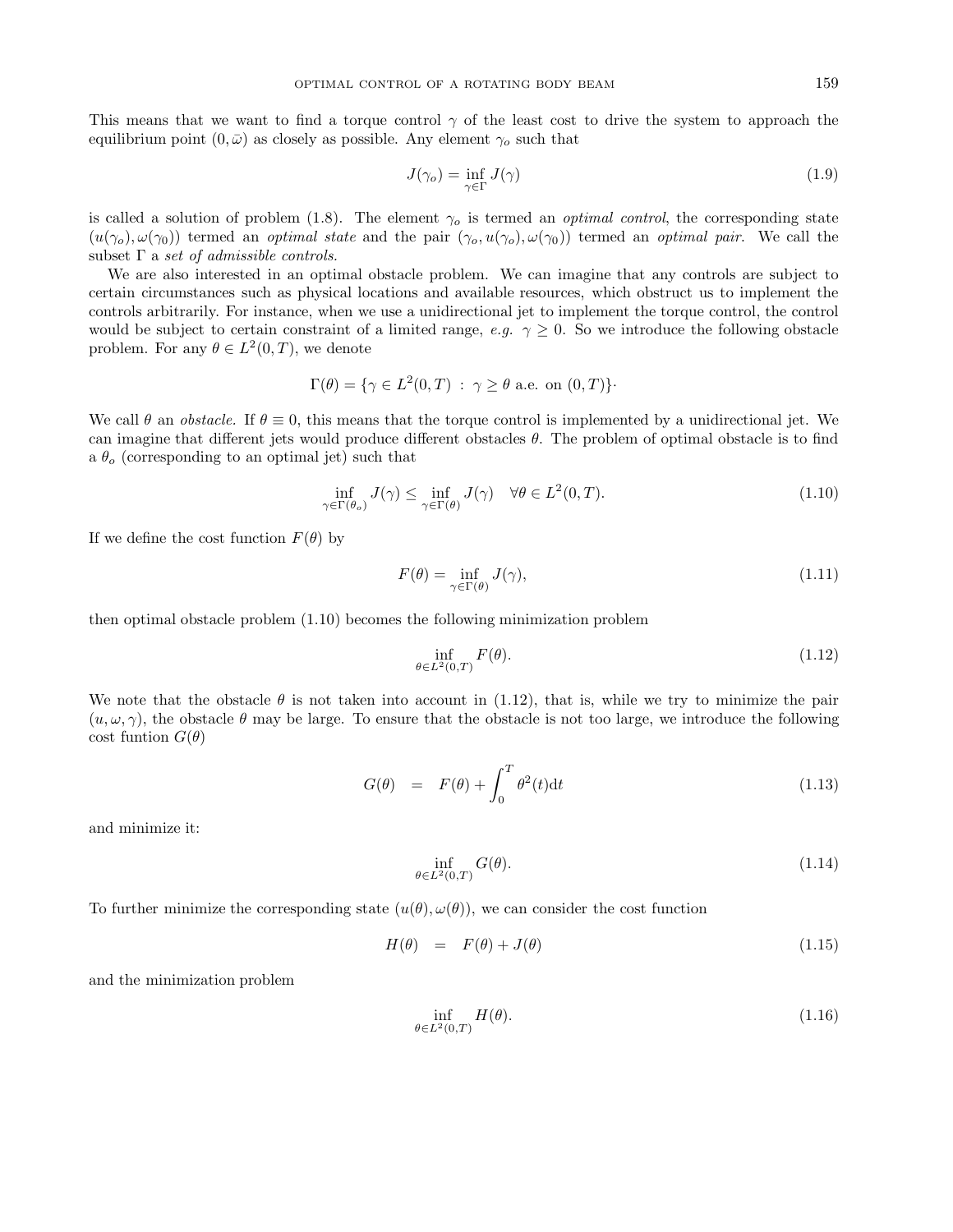Applying the theory of semigroups, we prove that problem  $(1.1-1.4)$  is well posed in Section 2. We then solve optimal control problems (1.8, 1.12, 1.14) and (1.16) by employing the theory of optimization in Section 3. On the basis of the iteration method, we propose a numerical approximation scheme to calculate the optimal control in Section 4.

#### 2. Global strong solutions

We now introduce notation used throughout the paper. For  $-\infty < a < b < \infty$ , we denote by  $H<sup>s</sup>(a, b)$ the usual Sobolev space (see [1,11]) for any  $s \in \mathbb{R}$ . For  $s \geq 0$ ,  $H_0^s(a, b)$  denotes the completion of  $C_0^{\infty}(a, b)$ in  $H^s(a, b)$ , where  $C_0^{\infty}(a, b)$  denotes the space of all infinitely differentiable functions on  $(a, b)$  with compact support in  $(a, b)$ . Set

$$
H_0^2(0,1) = \{ \varphi \in H^2(0,1) : \varphi(0) = \varphi_x(0) = 0 \},
$$
\n(2.1)

$$
H_0^4(0,1) = \{ \varphi \in H^4(0,1) : \varphi(0) = \varphi_x(0) = \varphi_{xx}(1) = \varphi_{xxx}(1) = 0 \},
$$
\n(2.2)

$$
\mathcal{H} = H_0^2(0,1) \times L^2(0,1). \tag{2.3}
$$

We use the following  $H^2$  norm of  $H^2_{0-}(0,1)$ 

$$
\|\varphi\|_{H^2} = \left(\int_0^1 \varphi_{xx}^2 dx\right)^{1/2}, \varphi \in H^2_{0-}(0,1), \tag{2.4}
$$

which are equivalent to the usual one. The norm on  $L^2(0,1)$  is denoted by  $\|\cdot\|$ . Let X be a Banach space. We denote by  $C^n([0,T];X)$  the space of n times continuously differentiable functions defined on  $[0,T]$  with values in X, and write  $C([0, T]; X)$  for  $C^0([0, T]; X)$ .

Applying the theory of semigroups, we prove that problem  $(1.1-1.4)$  is well posed. For the definitions of mild and strong solutions below, we refer to [12] (p. 106), Definition 2.3 (p. 109), Definition 2.8. The following theorem is a slight extension of Lemma 1 of [15] and its proof is similar.

**Theorem 2.1.** (i) For the initial condition  $(u^0, u^1, \omega^0) \in \mathcal{H} \times \mathbb{R}$ , control  $\gamma \in L^1(0,T)$  and any  $T > 0$ , problem  $(1.1-1.4)$  has a unique mild solution satisfying

$$
u = u(x, t, \gamma) \in C([0, T]; H_0^2 - ((0, 1)) \cap C^1([0, T]; L^2(0, 1)), \tag{2.5}
$$

$$
\omega = \omega(x, t, \gamma) \in C([0, T]; \mathbb{R}). \tag{2.6}
$$

Moreover, for two solutions  $(u_1, \omega_1)$  and  $(u_2, \omega_2)$  of  $(1.1-1.4)$  corresponding to  $(u_1^0, u_1^1, \omega_1^0) \in \mathcal{H} \times \mathbb{R}$ ,  $\gamma_1 \in$  $L^1(0,T)$  and  $(u_2^0, u_2^1, \omega_2^0) \in \mathcal{H} \times \mathbb{R}, \ \gamma_2 \in L^1(0,T)$ , respectively, there exists a positive constant  $C = C(||u_1^0||, |\omega_1^0|, |\omega_2^0|)$  $\|\gamma_1\|_{L^1(0,T)}$ ,  $\|u_2^0\|$ ,  $\|\omega_2^0\|$ ,  $\|\gamma_2\|_{L^1(0,T)}$ ,  $T$ ), continuously depending on its arguments, such that for  $0 \le t \le T$ 

$$
\|u_{1xx}(t) - u_{2xx}(t)\| + \|u_{1t}(t) - u_{2t}(t)\| + |\omega_1(t) - \omega_2(t)|
$$
  
\n
$$
\leq C(\|u_{1xx}^0 - u_{2xx}^0\| + \|u_1^1 - u_2^1\| + |\omega_1^0 - \omega_2^0| + \|\gamma_1 - \gamma_2\|_{L^1(0,T)}).
$$
\n(2.7)

(ii) For the initial condition  $(u^0, u^1, \omega^0) \in H^4_{0-}(0, 1) \times H^2_{0-}(0, 1) \times \mathbb{R}$  and  $\gamma \in C[0, T]$ , problem  $(1.1-1.4)$  has a unique strong solution satisfying

$$
u \in L^1((0,T); H^4_{0-}((0,1))) \cap C([0,T]; H^2_{0-}((0,1)), \tag{2.8}
$$

$$
u_t \in L^1((0,T); H^2_{0-}((0,1))) \cap C([0,T]; L^2(0,1)), \tag{2.9}
$$

$$
u_{tt} \in L^1((0,T); L^2(0,1)), \tag{2.10}
$$

$$
\omega \in C^1([0,T];\mathbb{R}).\tag{2.11}
$$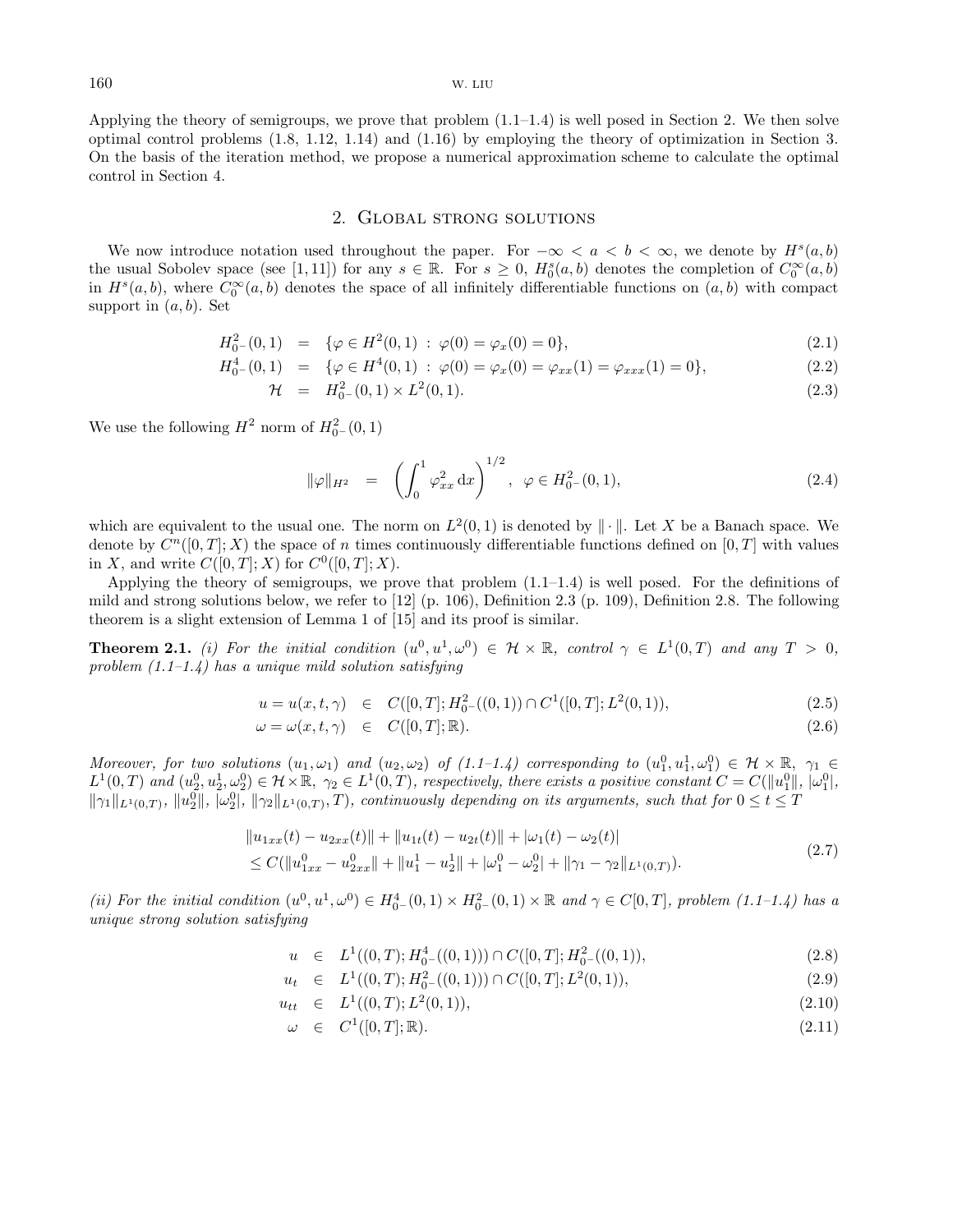*Proof.* (i) Integrating  $(1.2)$  from 0 to t, we obtain

$$
\omega(t) = \frac{\int_0^t \gamma(s)ds + a_0}{1 + \|u(t)\|^2},\tag{2.12}
$$

where

$$
a_0 = \omega^0 \left( 1 + \|u^0\|^2 \right). \tag{2.13}
$$

Substituting  $\omega$  into (1.1), we obtain

$$
u_{tt}(x,t) + u_{xxxx}(x,t) = \frac{\left(\int_0^t \gamma(s)ds + a_0\right)^2 u(x,t)}{\left(1 + \|u(t)\|^2\right)^2} \quad \text{in (0,1) \times (0,T),} \tag{2.14}
$$

$$
u(0,t) = u_x(0,t) = u_{xx}(1,t) = u_{xxx}(1,t) = 0
$$
 in (0, T), (2.15)  

$$
u(x,0) = u(x,0) = u(x,0) = u(x)
$$
 in (0, 1). (2.16)

$$
u(x,0) = u^{0}(x), u_{t}(x,0) = u^{1}(x)
$$
in (0,1). (2.16)

Set

$$
f(t, \varphi, \gamma, a_0) = \frac{\left(\int_0^t \gamma(s)ds + a_0\right)^2 \varphi(x)}{\left(1 + \|\varphi\|^2\right)^2}.
$$
\n(2.17)

One can readily verify that, for any fixed  $\gamma \in L^1(0,T)$  and  $a_0, f : [0,T] \times L^2(0,1) \to L^2(0,1)$  is continuous in t on [0, T] and uniformly Lipschitz continuous on  $L^2(0, 1)$ . Moreover, it is well known that the operator A defined by

$$
A(\varphi, \psi) = (\psi, -\varphi_{xxxx}) \tag{2.18}
$$

with domain  $D(A) = H_{0}^{4}(0,1) \times H_{0}^{2}(0,1)$  generates a  $C_0$  semigroup  $S(t)$  on  $H_{0}^{2}(0,1) \times L^{2}(0,1)$ . Therefore, by the classical theory of semigroups (see, e.g.  $[12]$ , p. 184, Th. 1.2), problem  $(2.14-2.16)$  has a unique mild solution with

$$
u \in C([0, T]; H_0^2-((0, 1)) \cap C^1([0, T]; L^2(0, 1)). \tag{2.19}
$$

Since

$$
\omega(t) = \frac{\int_0^t \gamma(s)ds + a_0}{1 + \|u(t)\|^2},\tag{2.20}
$$

problem (1.1–1.4) has a unique mild solution satisfing (2.5) and (2.6).

Let  $(u_1, \omega_1)$  and  $(u_2, \omega_2)$  be two solutions of  $(1.1-1.4)$  corresponding to  $(u_1^0, u_1^1, \omega_1^0) \in \mathcal{H} \times \mathbb{R}, \gamma_1 \in L^1(0, T)$ and  $(u_2^0, u_2^1, \omega_2^0) \in \mathcal{H} \times \mathbb{R}, \gamma_2 \in L^1(0, T)$ , respectively. Set

 $y = u_1 - u_2.$ 

Then we have

$$
y_{tt} + y_{xxxx} = f(t, u_1(x, t), \gamma_1, a_1) - f(t, u_2(x, t), \gamma_2, a_2), \qquad (2.21)
$$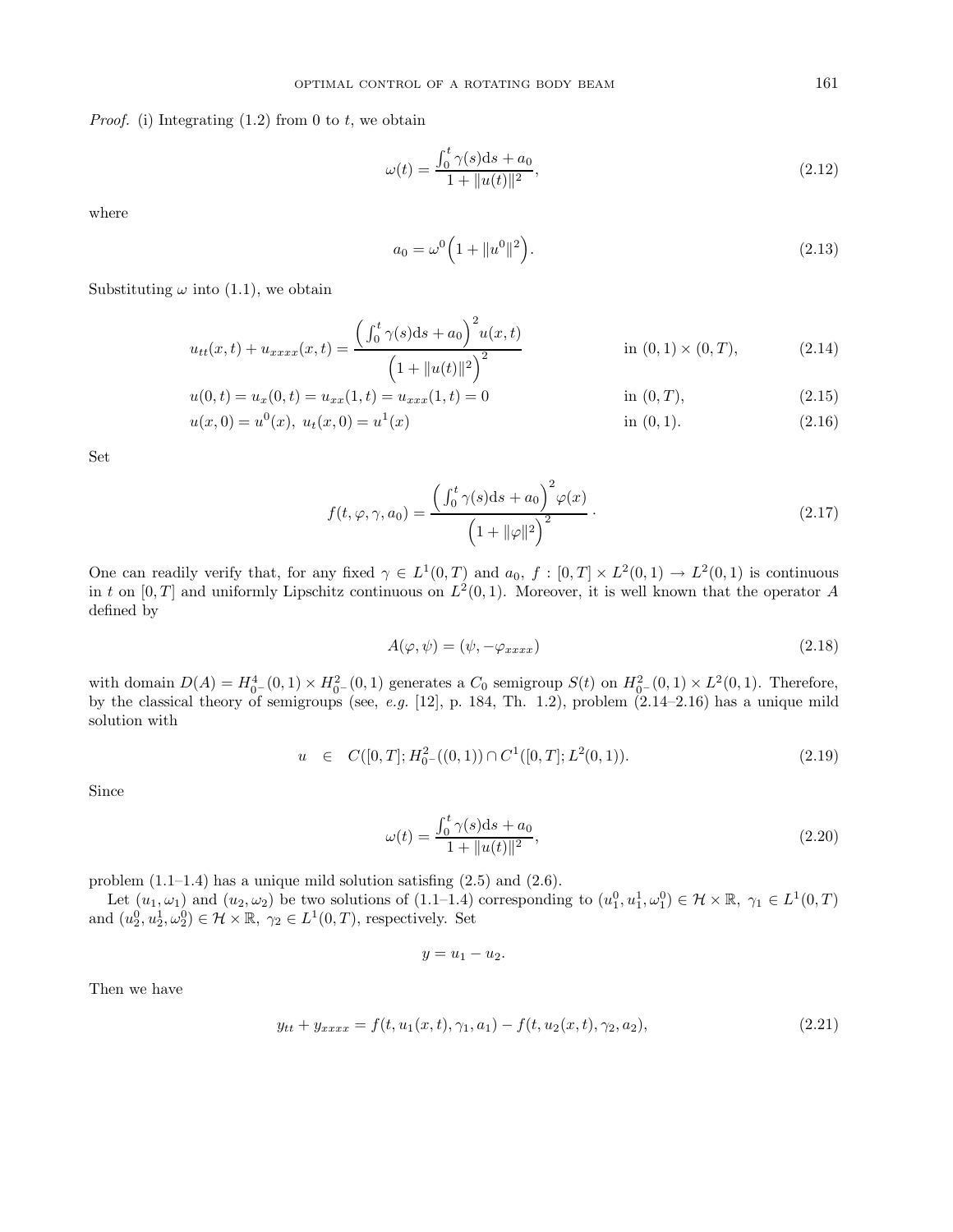where

$$
a_1 = \omega_1^0 \left( 1 + \|u_1^0\|^2 \right), \tag{2.22}
$$

$$
a_2 = \omega_2^0 \left( 1 + \|u_2\|^2 \right). \tag{2.23}
$$

Multiplying (2.21) by  $y_t$  and integrating over  $(0, 1)$  by parts, we obtain

$$
\frac{\mathrm{d}}{\mathrm{d}t}(\|y_t(t)\|^2 + \|y_{xx}(t)\|^2) = 2\int_0^1 [f(t, u_1(x, t), \gamma_1, a_1) - f(t, u_2(x, t), \gamma_2, a_2)]y_t(x, t)\mathrm{d}x. \tag{2.24}
$$

In what follows,  $C = C(||u_1^0||, |\omega_1^0|, ||\gamma_1||_{L^1(0,T)}, ||u_2^0||, |\omega_2^0|, ||\gamma_2||_{L^1(0,T)}, T)$  denotes a generic positive constant which continuously depends on its arguments and may vary from line to line. Since

$$
|f(t, u_1(x, t), \gamma_1, a_1) - f(t, u_2(x, t), \gamma_2, a_2)|
$$
\n
$$
= \Big| \frac{\Big( \int_0^t \gamma_1(s)ds + a_1 \Big)^2 u_1(x, t)}{\Big( 1 + ||u_1(t)||^2 \Big)^2} - \frac{\Big( \int_0^t \gamma_2(s)ds + a_2 \Big)^2 u_2(x, t)}{\Big( 1 + ||u_2(t)||^2 \Big)^2} \Big|
$$
\n
$$
\leq \frac{\Big( \int_0^t \gamma_1(s)ds + a_1 \Big)^2 |u_1(x, t) - u_2(x, t)|}{\Big( 1 + ||u_1(t)||^2 \Big)^2} + |u_2(x, t)| \Big| \frac{\Big( \int_0^t \gamma_1(s)ds + a_1 \Big)^2}{\Big( 1 + ||u_2(t)||^2 \Big)^2} - \frac{\Big( \int_0^t \gamma_2(s)ds + a_2 \Big)^2}{\Big( 1 + ||u_2(t)||^2 \Big)^2} \Big|
$$
\n
$$
\leq C|y(x, t)| + |u_2(x, t)| \Big[ \Big( 1 + ||u_1(t)||^2 \Big) \Big( \int_0^t |\gamma_1(s) - \gamma_2(s)|ds + |a_1 - a_2| \Big) \Big|
$$
\n
$$
+ \Big( \int_0^1 |u_1^2(x, t) - u_2^2(x, t)|dx \Big) \Big( \int_0^t \gamma_1(s)ds + a_1 \Big) \Big|
$$
\n
$$
\times \frac{\Big( 1 + ||u_2(t)||^2 \Big) \Big( \int_0^t \gamma_1(s)ds + a_1 \Big) + \Big( 1 + ||u_1(t)||^2 \Big) \Big( \int_0^t \gamma_2(s)ds + a_2 \Big)}{\Big( 1 + ||u_1(t)||^2 \Big)^2 \Big( 1 + ||u_2(t)||^2 \Big)^2}
$$
\n
$$
\leq C|y(x, t)| + C \Big[ \Big( 1 + ||u_1(t)||^2 \Big) \Big( \int_0^t |\gamma_1(s) - \gamma_2(s)|ds + |a_1 - a_2| \Big) \Big|
$$
\n
$$
+ ||u_1(t) - u_2(t)|| ||u_1(t) + u_2(t)|| \Big| u_2(x, t) \Big|
$$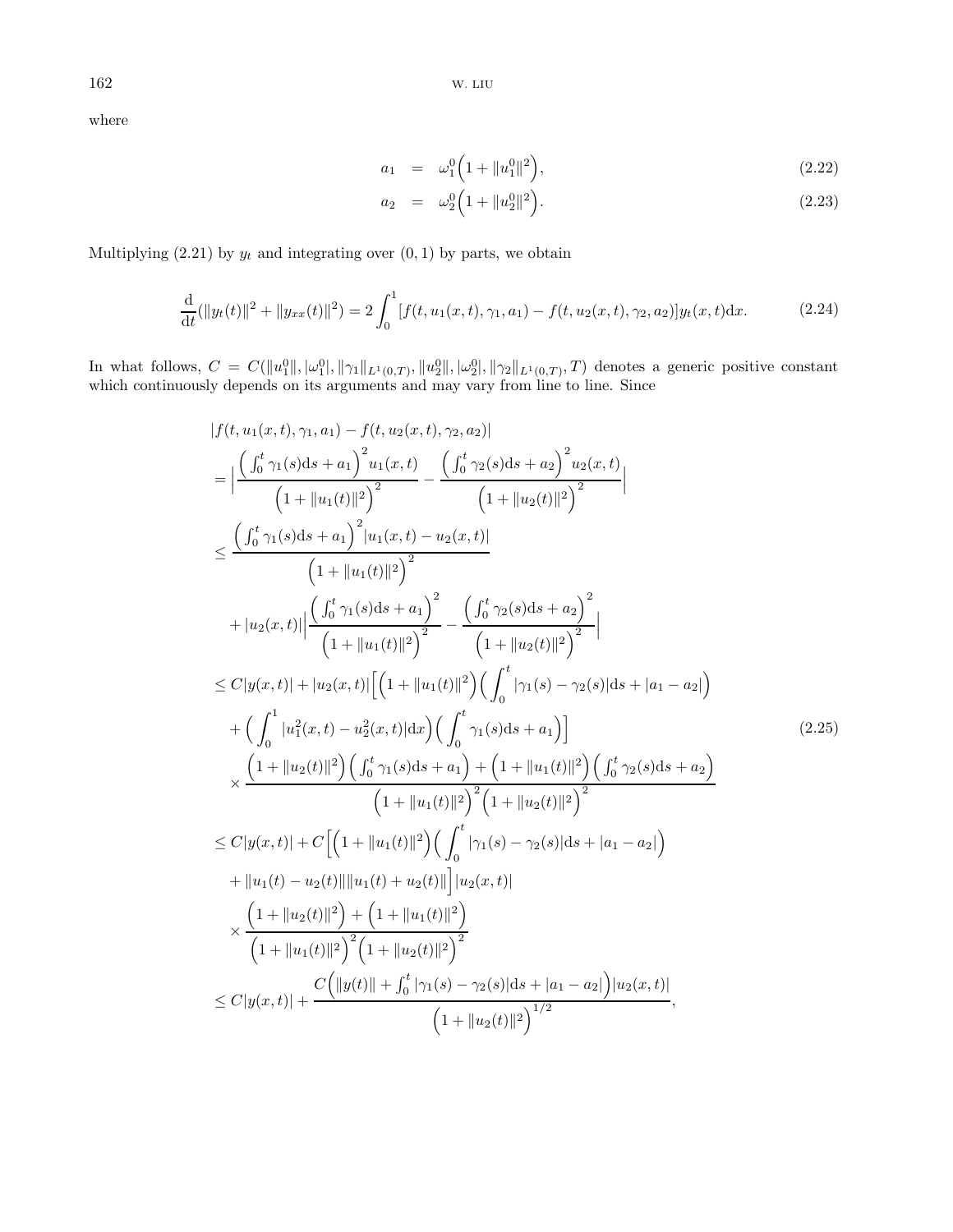we deduce that

$$
\frac{d}{dt}(\|y_t(t)\|^2 + \|y_{xx}(t)\|^2) \le 2\int_0^1 |f(t, u_1(x, t), \gamma_1, a_1) - f(t, u_2(x, t), \gamma_2, a_2)||y_t(x, t)|dx
$$
\n
$$
\le C\Big(\|y_t(t)\|^2 + \|y(t)\|^2 + \|\gamma_1 - \gamma_2\|_{L^1(0, T)}^2 + |a_1 - a_2|^2\Big)
$$
\n
$$
\le C\Big(\|y_t(t)\|^2 + \|y_{xx}(t)\|^2 + \|\gamma_1 - \gamma_2\|_{L^1(0, T)}^2 + |a_1 - a_2|^2\Big).
$$
\n(2.26)

It therefore follows from Gronwall's inequality (see, e.g. [14], p. 90) that for  $0 \le t \le T$ 

$$
||u_{1xx}(t) - u_{2xx}(t)|| + ||u_{1t}(t) - u_{2t}(t)|| \le C(||u_{1xx}^0 - u_{2xx}^0|| + ||u_1^1 - u_2^1|| + |\omega_1^0 - \omega_2^0| + ||\gamma_1 - \gamma_2||_{L^1(0,T)}).
$$
\n(2.27)

Furthermore, since

$$
|\omega_1(t) - \omega_2(t)| = \left| \frac{\int_0^t \gamma_1(s)ds + a_1}{1 + \|u_1(t)\|^2} - \frac{\int_0^t \gamma_2(s)ds + a_2}{1 + \|u_2(t)\|^2} \right|
$$
  
\n
$$
\leq C(\|u_1(t) - u_2(t)\| + \|u_{1xx}^0 - u_{2xx}^0\| + \|u_1^1 - u_2^1\| + |\omega_1^0 - u_2^0| + \|\gamma_1 - \gamma_2\|_{L^1(0,T)}),
$$
\n(2.28)

equation (2.7) follows from (2.27).

(ii) By Theorem 1.6 of  $[12]$  (p. 189), to prove that problem  $(1.1-1.4)$  has a unique strong solution for the initial condition  $(u^0, u^1, \omega^0) \in H^4_{0^-}(0, 1) \times H^2_{0^-}(0, 1) \times \mathbb{R}$  and  $\gamma \in C[0, T]$ , it suffices to prove that, for any fixed  $\gamma \in C[0,T]$  and  $a_0, f : [0,T] \times L^2(0,1) \to L^2(0,1)$  is Lipschitz continuous in both variables t and  $\varphi$ . This is true since

$$
||f(t_1, \varphi_1, \gamma, a_0) - f(t_2, \varphi_2, \gamma, a_0)|| = \left\| \frac{\left(\int_0^{t_1} \gamma(s)ds + a_0\right)^2 \varphi_1(x)}{\left(1 + ||\varphi_1||^2\right)^2} - \frac{\left(\int_0^{t_2} \gamma(s)ds + a_0\right)^2 \varphi_2(x)}{\left(1 + ||\varphi_2||^2\right)^2} \right\|
$$
  
\n
$$
\leq \left(\int_0^{t_2} |\gamma(s)|ds + |a_0|\right)^2 \frac{\left\| \varphi_1(x)\left(1 + ||\varphi_2||^2\right)^2 - \varphi_2(x)\left(1 + ||\varphi_1||^2\right)^2 \right\|}{\left(1 + ||\varphi_1||^2\right)^2 \left(1 + ||\varphi_2||^2\right)^2}
$$
  
\n
$$
+ \frac{\left\| \varphi_1(x) \right\|}{\left(1 + ||\varphi_1||^2\right)^2} \right\| \int_{t_1}^{t_2} \gamma(s)ds \left| \left(\int_0^{t_1} |\gamma(s)|ds + \int_0^{t_2} |\gamma(s)|ds + 2|a_0|\right)
$$
  
\n
$$
\leq \left(\int_0^{t_2} |\gamma(s)|ds + |a_0|\right)^2 \frac{\left\| \varphi_1 - \varphi_2 \right\|}{\left(1 + ||\varphi_1||^2\right)^2}
$$
  
\n
$$
+ \left(\int_0^{t_2} |\gamma(s)|ds + |a_0|\right)^2 \frac{\left\| \varphi_2 \right\| \left\| \varphi_2 \right\|^2 - \left\| \varphi_1 \right\|^2 \left\| (2 + ||\varphi_2||^2 + ||\varphi_1||^2)}{\left(1 + ||\varphi_1||^2\right)^2 \left(1 + ||\varphi_2||^2\right)^2}
$$
  
\n
$$
+ \left| \int_{t_1}^{t_2} \gamma(s)ds \right| \left(\int_0^{t_1} |\gamma(s)|ds + \int_0^{t_2} |\gamma(s)|ds + 2|a_0|\right)
$$
  
\n
$$
\leq C(|t_2 - t_1| + ||\varphi_1 - \varphi_2||),
$$
\n(2.29)

where  $C = C(||\gamma||_{L^1(0,T)}, ||\gamma||_{C[0,T]}, |a_0|)$  is a positive constant independent of  $\varphi_1$  and  $\varphi_2$ .

 $\Box$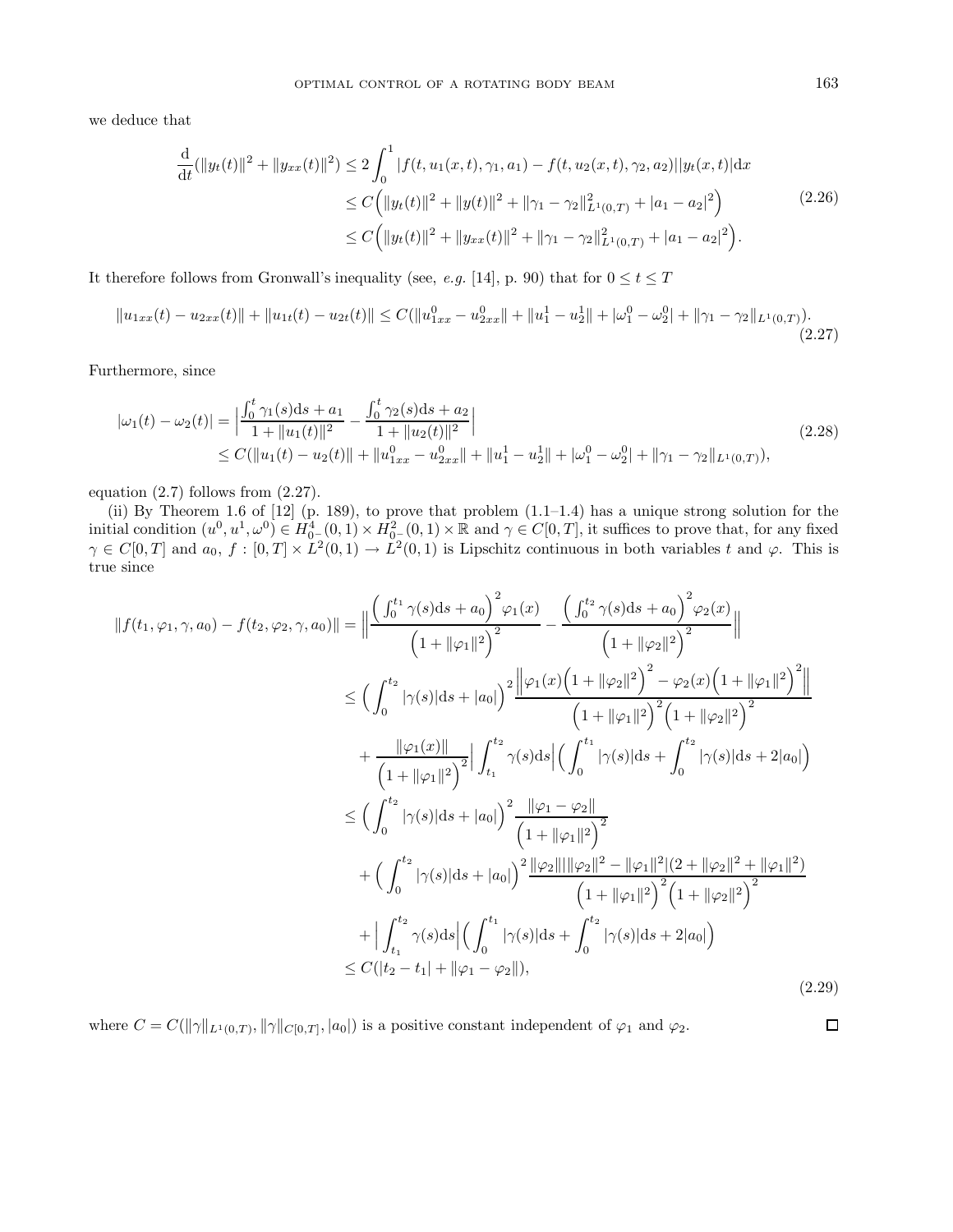**Remark 2.1.** Part (ii) of Theorem 2.1 will be used in the next section. When we prove a result, we will first assume that the initial data are smooth and then the equations have a strong solution so that computations are valid. We then apply a density argument in the case that the initial data are in  $H$ .

### 3. OPTIMAL CONTROL

This section is devoted to optimal control problem (1.8). The difficulty in dealing with the problem is that we can not prove whether the cost function  $J(\gamma)$  is convex. It appears quite possible that  $J(\gamma)$  is not. Thus we have to show that  $J(\gamma)$  is weakly lower semi-continuous and then use a minimizing sequence to show the existence of an optimal control.

**Theorem 3.1.** For the initial condition  $(u^0, u^1, \omega^0) \in \mathcal{H}$ , problem (1.8) has at least one solution  $\gamma^*$ . Moreover,  $\gamma^*$  can be characterized by

$$
\int_{0}^{T} (\gamma(s) - \gamma^{*}(s)) \left[ \gamma^{*}(s) + \int_{s}^{T} \frac{\int_{0}^{1} p(x,t)u^{*}(x,t)dx \left( \int_{0}^{t} \gamma^{*}(\tau)d\tau + a_{0} \right)}{\left( 1 + \|u^{*}(t)\|^{2} \right)^{2}} dt \right] ds
$$
\n
$$
+ \int_{0}^{T} (\gamma(s) - \gamma^{*}(s)) \int_{s}^{T} \frac{\int_{0}^{t} \gamma^{*}(\tau)d\tau + a_{0} - \bar{\omega}(1 + \|u^{*}(t)\|^{2})}{\left( 1 + \|u^{*}(t)\|^{2} \right)^{2}} dt ds \ge 0
$$
\n(3.1)

for all  $\gamma \in \Gamma$ , where  $u^*$  is a solution of  $(2.14-2.16)$  corresponding to  $\gamma^*$ , and p is the solution of

$$
p_{tt}(x,t) + p_{xxxx}(x,t) = h(x,t,\gamma^*,u^*,a_0,p),
$$
\n(3.2)

$$
p(0,t) = p_x(0,t) = p_{xx}(1,t) = p_{xxx}(1,t) = 0,
$$
\n(3.3)

$$
p(x,T) = 0, \ p_t(x,T) = 0,\tag{3.4}
$$

with

$$
h = h(x, t, \gamma^*, u^*, a_0, p)
$$
  
=  $2u^*(x, t) + \frac{p(x, t) \left( \int_0^t \gamma^*(s) ds + a_0 \right)^2}{\left( 1 + \|u^*(t)\|^2 \right)^2}$   

$$
- \frac{4u^*(x, t) \left( \int_0^t \gamma^*(s) ds + a_0 \right)}{\left( 1 + \|u^*(t)\|^2 \right)^2} \left( \frac{\int_0^t \gamma^*(s) ds + a_0}{1 + \|u^*(t)\|^2} - \bar{\omega} \right)
$$
  

$$
- \frac{4u^*(x, t) \left( \int_0^t \gamma^*(s) ds + a_0 \right)^2 \int_0^1 p(x, t) u^*(x, t) dx}{\left( 1 + \|u^*(t)\|^2 \right)^3}.
$$
 (3.5)

Furthermore, if  $\Gamma = L^2(0,T)$ , then  $\gamma^*$  satisfies

$$
\gamma^*(s) + \int_s^T \frac{\int_0^1 p(x,t)u^*(x,t)dx\left(\int_0^t \gamma^*(\tau)d\tau + a_0\right)}{\left(1 + \|u^*(t)\|^2\right)^2}dt + \int_s^T \frac{\int_0^t \gamma^*(\tau)d\tau + a_0 - \bar{\omega}(1 + \|u^*(t)\|^2)}{\left(1 + \|u^*(t)\|^2\right)^2}dt = 0. \quad (3.6)
$$

**Remark 3.1.** Whether the solution of  $(1.8)$  is unique or not is an open problem. However, we guess that the solution is not unique since for  $\omega^0 = 0$  (then  $a_0 = 0$ ) and  $\bar{\omega} = 0$  we have  $J(-\gamma) = J(\gamma)$ .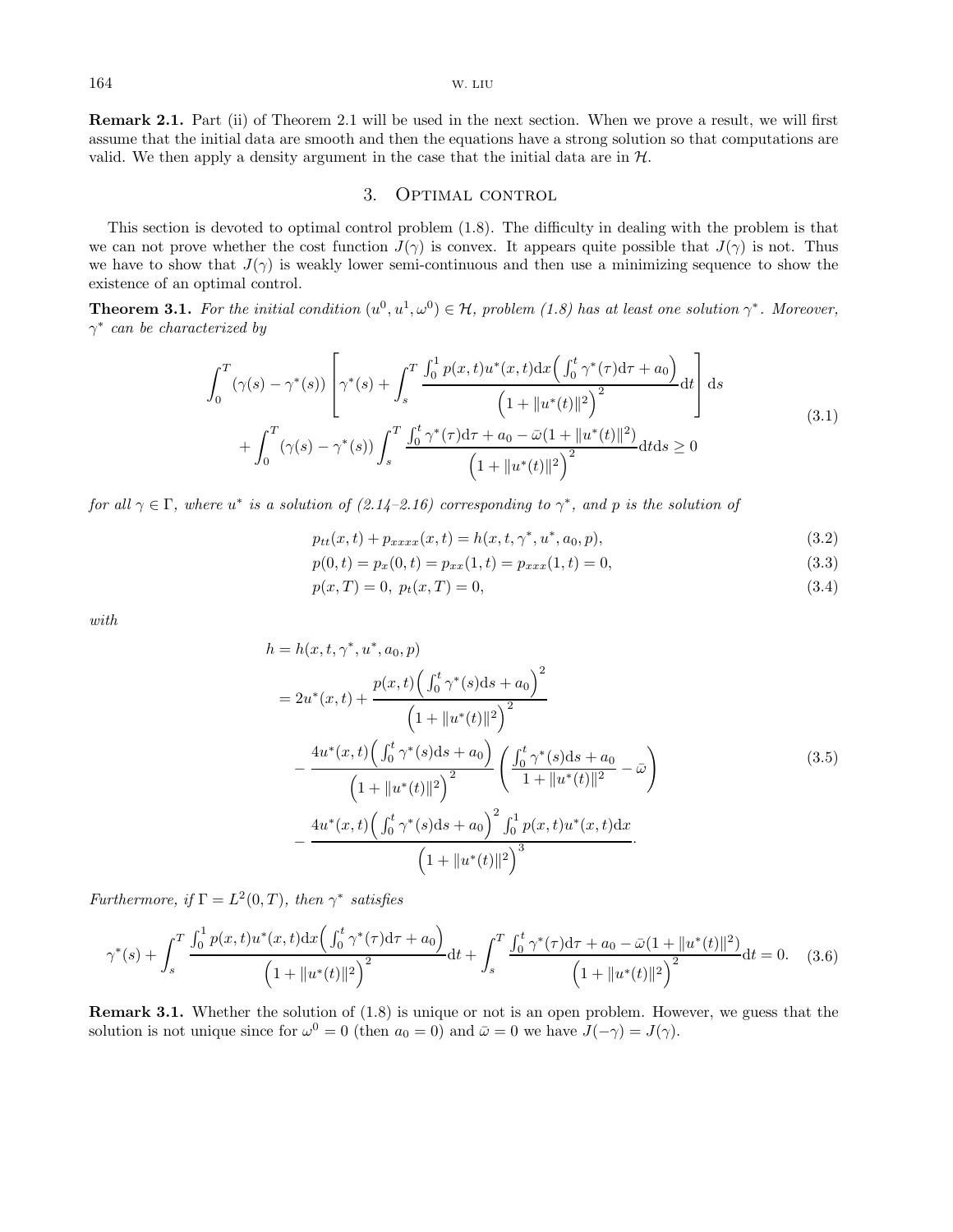**Remark 3.2.** Equation (3.6) shows that the optimal control  $\gamma^* \in C^1[0,T]$ . This is a sort of regularity property of the optimal control.

To prove this theorem, we first prove that the cost function  $J(\gamma)$  is Gâteaux-differentiable and calculate its differential.

**Lemma 3.1.** The cost function  $J(\gamma)$  is Gâteaux-differentiable. Furthermore, the differential at  $\gamma_o$  in the direction  $\gamma$  is given by

$$
\langle J'(\gamma_0), \gamma \rangle = 2 \int_0^T \int_0^1 u_0(x, t) \eta(x, t; \gamma) \mathrm{d}x \mathrm{d}t + 2 \int_0^T \gamma_0(t) \gamma(t) \mathrm{d}t + 2 \int_0^T \frac{\int_0^t \gamma(s) \mathrm{d}s}{1 + ||u_0(t)||^2} \left( \frac{\int_0^t \gamma_0(s) \mathrm{d}s + a_0}{1 + ||u_0(t)||^2} - \bar{\omega} \right) \mathrm{d}t - 4 \int_0^T \frac{\int_0^1 u_0(x, t) \eta(x, t; \gamma) \mathrm{d}x \left( \int_0^t \gamma_0(s) \mathrm{d}s + a_0 \right)}{\left( 1 + ||u_0(t)||^2 \right)^2} \left( \frac{\int_0^t \gamma_0(s) \mathrm{d}s + a_0}{1 + ||u_0(t)||^2} - \bar{\omega} \right) \mathrm{d}t,
$$
\n(3.7)

where  $u_0 = u_0(x, t)$  is the solution of (2.14–2.16) corresponding to  $\gamma_0$ , and  $\eta = \eta(x, t; \gamma)$  is the solution of

$$
\eta_{tt}(x,t) + \eta_{xxxx}(x,t) = g(x,t,\gamma_0,\gamma,a_0,\eta) \qquad \text{in } (0,1) \times (0,T), \tag{3.8}
$$

$$
\eta(0,t) = \eta_x(0,t) = \eta_{xx}(1,t) = \eta_{xxx}(1,t) = 0 \qquad \text{in } (0,T),
$$
\n(3.9)

$$
\eta(x,0) = 0, \ \eta_t(x,0) = 0 \qquad \qquad \text{in } (0,1), \tag{3.10}
$$

with

$$
g = g(x, t, \gamma_0, \gamma, a_0, \eta)
$$
  
= 
$$
\frac{\eta(x, t) \left( \int_0^t \gamma_0(s) ds + a_0 \right)^2}{\left( 1 + \|u_0(t)\|^2 \right)^2} + \frac{2u_0(x, t) \left( \int_0^t \gamma_0(s) ds + a_0 \right) \int_0^t \gamma(s) ds}{\left( 1 + \|u_0(t)\|^2 \right)^2}
$$
  
- 
$$
\frac{4u_0(x, t) \left( \int_0^t \gamma_0(s) ds + a_0 \right)^2 \int_0^1 \eta u_0 dx}{\left( 1 + \|u_0(t)\|^2 \right)^3}.
$$
 (3.11)

*Proof.* We may as well assume that the initial data and  $\gamma$  are smooth since the general case can be handled by a density argument. For the smooth data, Theorem 2.1 ensures that the equations have a strong solution and then computations performed below are valid.

For  $\lambda > 0$  and  $\gamma$ ,  $\gamma_0 \in C[0,T]$ , let  $u_\lambda$  and  $u_0$  denote the solutions of (2.14–2.16) corresponding to  $\gamma_0 + \lambda \gamma$ and  $\gamma_0$ , respectively, and set

$$
y_{\lambda} = \frac{u_{\lambda} - u_0}{\lambda}, \tag{3.12}
$$

$$
z_{\lambda} = y_{\lambda} - \eta. \tag{3.13}
$$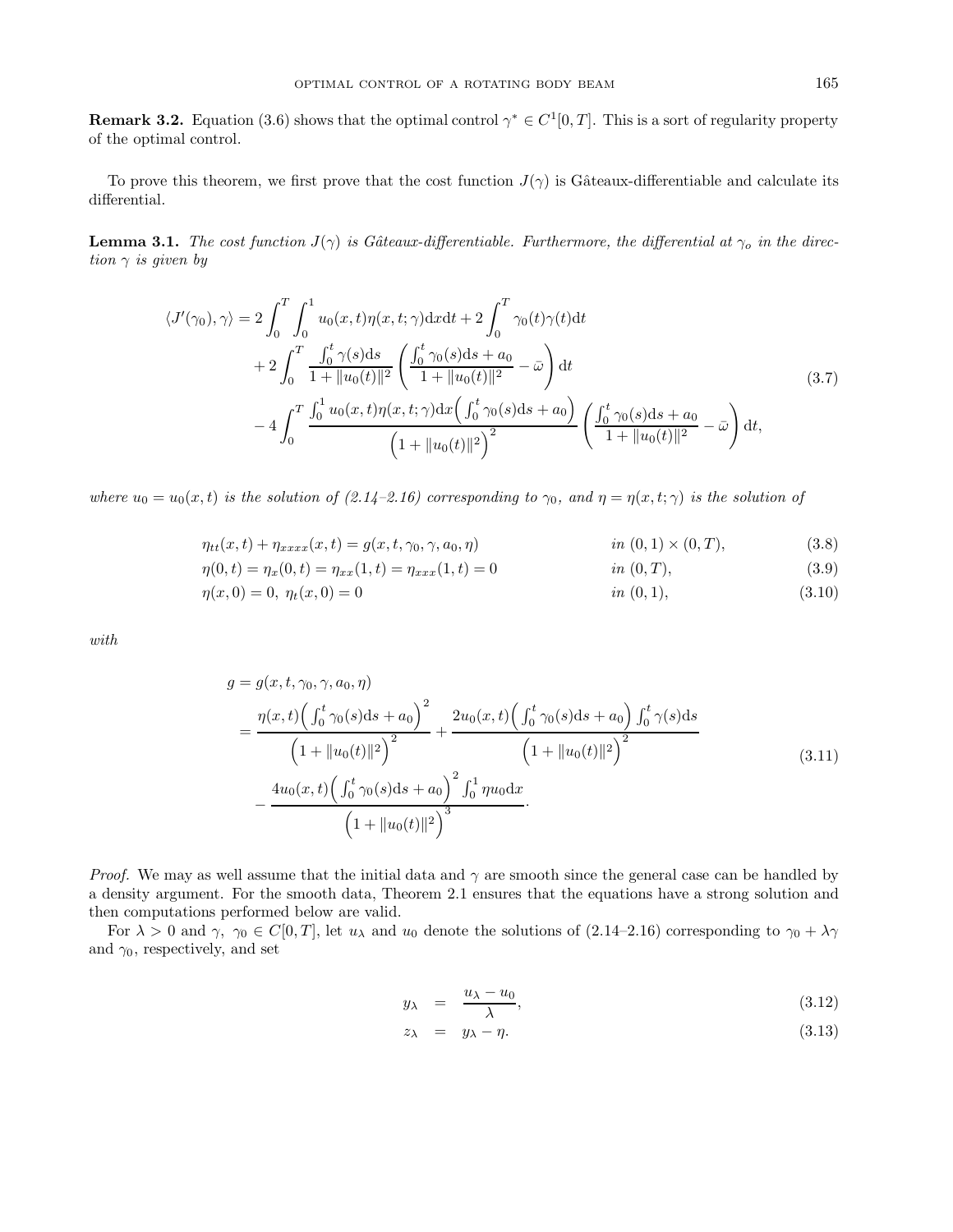We are going to prove that  $(z_\lambda, z_{\lambda t}) \to (0, 0)$  in  $C([0, T]; H^2(0, 1)) \times C([0, T]; L^2(0, 1))$  as  $\lambda \to 0^+$ . It is clear that  $z_{\lambda}$  satisfies

$$
z_{tt}(x,t) + z_{xxxx}(x,t) = \frac{f(t, u_\lambda, \gamma_0 + \lambda \gamma, a_0) - f(t, u_0, \gamma_0, a_0)}{\lambda} - g \quad \text{in (0,1)} \times (0, T), \tag{3.14}
$$

$$
z(0,t) = z_x(0,t) = z_{xx}(1,t) = z_{xxx}(1,t) = 0
$$
 in (0, T), (3.15)

$$
z(x,0) = 0, \ z_t(x,0) = 0 \tag{3.16}
$$

To estimate  $z_{\lambda}$ , we first estimate  $\frac{f(t, u_{\lambda}, \gamma_0 + \lambda \gamma, a_0) - f(t, u_0, \gamma_0, a_0)}{\lambda} - g$ . Set

$$
I(\varphi) = 1 + \|\varphi\|^2. \tag{3.17}
$$

Then we have

$$
f(t, u_{\lambda}, \gamma_{0} + \lambda \gamma, a_{0}) - f(t, u_{0}, \gamma_{0}, a_{0})
$$
\n
$$
= \frac{\left(\int_{0}^{t} (\gamma_{0}(s) + \lambda \gamma(s))ds + a_{0}\right)^{2} u_{\lambda}}{I^{2}(u_{\lambda}(t))} - \frac{\left(\int_{0}^{t} \gamma_{0}(s)ds + a_{0}\right)^{2} u_{0}}{I^{2}(u_{0}(t))}
$$
\n
$$
= \frac{\left(\int_{0}^{t} (\gamma_{0}(s) + \lambda \gamma(s))ds + a_{0}\right)^{2} (u_{\lambda} - u_{0})}{I^{2}(u_{\lambda}(t))} - \frac{\left(\int_{0}^{t} \gamma_{0}(s)ds + a_{0}\right)^{2}}{I^{2}(u_{0}(t))}\right) u_{0}
$$
\n
$$
= \lambda y_{\lambda} \frac{\left(\int_{0}^{t} (\gamma_{0}(s) + \lambda \gamma(s))ds + a_{0}\right)^{2}}{I^{2}(u_{\lambda}(t))}
$$
\n
$$
+ u_{0} \left[I(u_{0}(t)) \left(\int_{0}^{t} (\gamma_{0}(s) + \lambda \gamma(s))ds + a_{0}\right) - I(u_{\lambda}(t)) \left(\int_{0}^{t} \gamma_{0}(s)ds + a_{0}\right)\right]
$$
\n
$$
\times \frac{\left[I(u_{0}(t)) \left(\int_{0}^{t} (\gamma_{0}(s) + \lambda \gamma(s))ds + a_{0}\right) + I(u_{\lambda}(t)) \left(\int_{0}^{t} \gamma_{0}(s)ds + a_{0}\right)\right]}{I^{2}(u_{\lambda}(t))I^{2}(u_{0}(t))}
$$
\n
$$
= \lambda y_{\lambda} \frac{\left(\int_{0}^{t} (\gamma_{0}(s) + \lambda \gamma(s))ds + a_{0}\right)^{2}}{I^{2}(u_{\lambda}(t))I^{2}(u_{0}(t))}
$$
\n
$$
+ \lambda u_{0} I(u_{0}(t)) \int_{0}^{t} \gamma(s)ds
$$
\n
$$
\times \frac{\left[I(u_{0}(t)) \left(\int_{0}^{t} (\gamma_{0}(s) + \lambda \gamma(s))ds + a_{0}\right) + I(u_{\lambda}(t)) \left(\int_{0}^{t} \gamma_{0}(s)ds + a_{0}\right)\right]}{I^{2}(u_{\lambda}(t))I
$$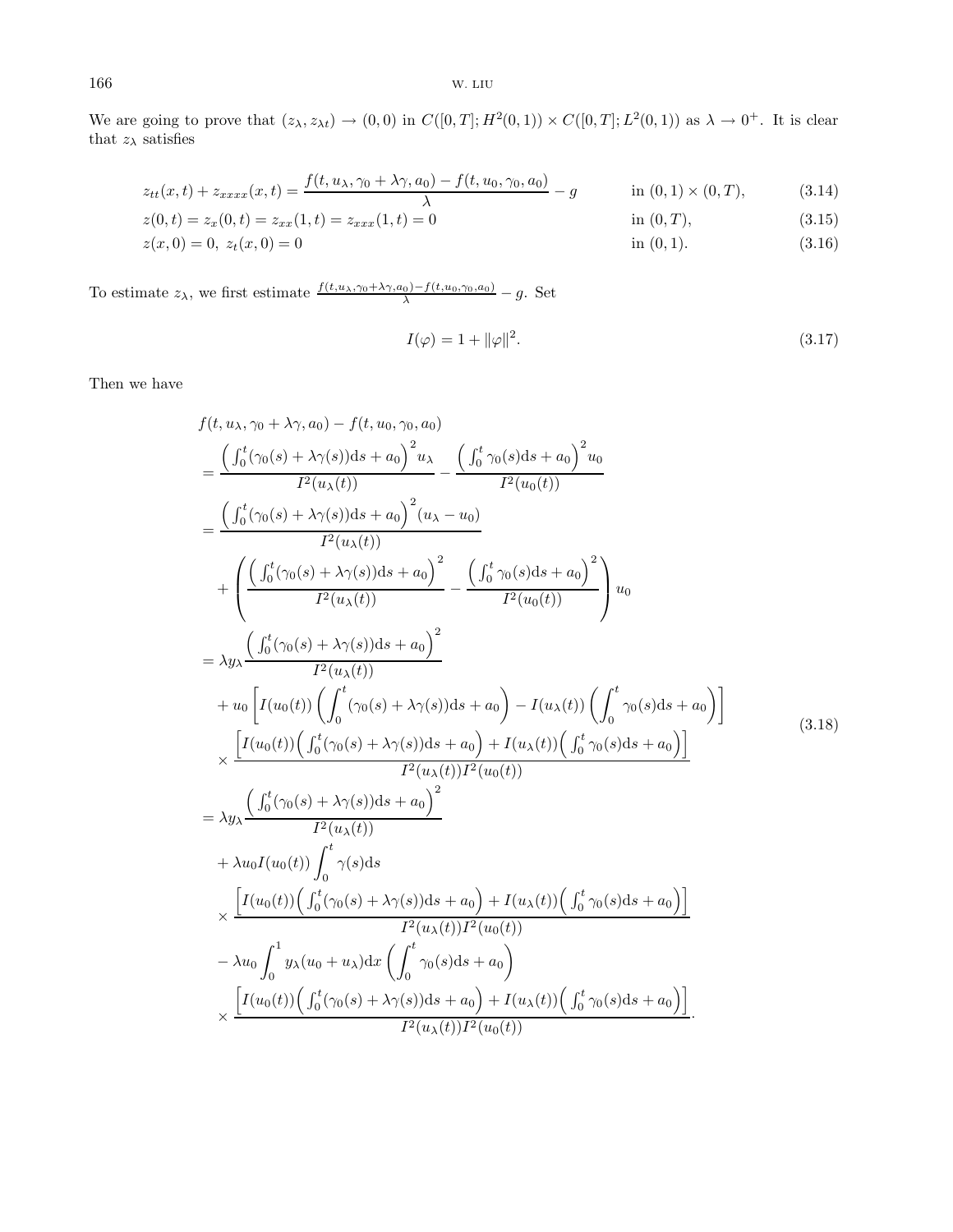Set

$$
I_{1} = y_{\lambda} \frac{\left(\int_{0}^{t} (\gamma_{0}(s) + \lambda \gamma(s))ds + a_{0}\right)^{2}}{I^{2}(u_{\lambda}(t))} - \frac{\eta \left(\int_{0}^{t} \gamma_{0}(s)ds + a_{0}\right)^{2}}{I^{2}(u_{0}(t))},
$$
\n
$$
I_{2} = u_{0} I(u_{0}(t)) \int_{0}^{t} \gamma(s)ds
$$
\n
$$
\times \frac{\left[I(u_{0}(t)) \left(\int_{0}^{t} (\gamma_{0}(s) + \lambda \gamma(s))ds + a_{0}\right) + I(u_{\lambda}(t)) \left(\int_{0}^{t} \gamma_{0}(s)ds + a_{0}\right)\right]}{I^{2}(u_{\lambda}(t))I^{2}(u_{0}(t))}
$$
\n
$$
- \frac{2u_{0} \left(\int_{0}^{t} \gamma_{0}(s)ds + a_{0}\right) \int_{0}^{t} \gamma(s)ds}{I^{2}(u_{0}(t))},
$$
\n
$$
I_{3} = -u_{0} \int_{0}^{1} y_{\lambda}(u_{0} + u_{\lambda})dx \left(\int_{0}^{t} \gamma_{0}(s)ds + a_{0}\right)
$$
\n
$$
\times \frac{\left[I(u_{0}(t)) \left(\int_{0}^{t} (\gamma_{0}(s) + \lambda \gamma(s))ds + a_{0}\right) + I(u_{\lambda}(t)) \left(\int_{0}^{t} \gamma_{0}(s)ds + a_{0}\right)\right]}{I^{2}(u_{\lambda}(t))I^{2}(u_{0}(t))}
$$
\n
$$
+ \frac{4u_{0} \left(\int_{0}^{t} \gamma_{0}(s)ds + a_{0}\right)^{2} \int_{0}^{1} \eta u_{0} dx}{I^{3}(u_{0}(t))}.
$$
\n(A)

It then follows from (3.18) that

$$
\frac{f(t, u_{\lambda}, \gamma_0 + \lambda \gamma, a_0) - f(t, u_0, \gamma_0, a_0)}{\lambda} - g = I_1 + I_2 + I_3.
$$
\n(3.20)

We now want to estimate  $I_1$ ,  $I_2$  and  $I_3$ . Firstly, by (2.7), we obtain

$$
||u_{\lambda}(t) - u_0(t)|| \leq \lambda C ||\gamma - \gamma_0||_{L^1(0,T)} \tag{3.21}
$$

and

$$
||y_{\lambda}(t)|| \le C||\gamma - \gamma_0||_{L^1(0,T)}.
$$
\n(3.22)

For  $I_1$ , we have

$$
I_1 = y_\lambda \left[ \frac{\left(\int_0^t (\gamma_0(s) + \lambda \gamma(s))ds + a_0\right)^2}{I^2(u_\lambda(t))} - \frac{\left(\int_0^t \gamma_0(s)ds + a_0\right)^2}{I^2(u_0(t))} \right] + \frac{z_\lambda \left(\int_0^t \gamma_0(s)ds + a_0\right)^2}{I^2(u_0(t))}
$$
(3.23)

and then

$$
||I_1(t)|| \le C_1(\lambda) ||y_\lambda(t)|| + C_2 ||z_\lambda(t)||,
$$
\n(3.24)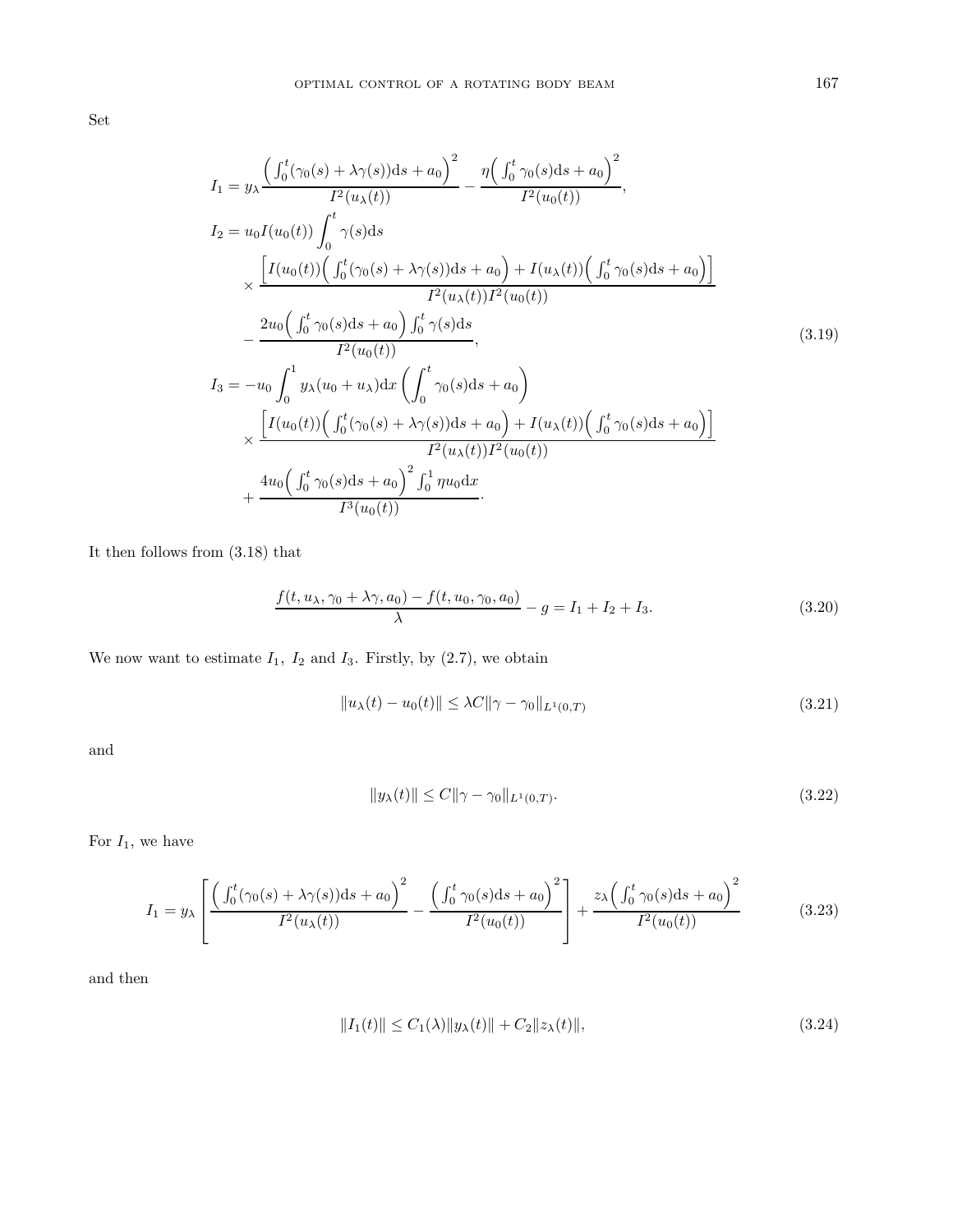where

$$
C_1(\lambda) = C_1(\lambda, u_0, u_\lambda, \gamma, \gamma_0, a_0, T)
$$
  
= 
$$
\max_{0 \le t \le T} \left| \frac{\left( \int_0^t (\gamma_0(s) + \lambda \gamma(s)) ds + a_0 \right)^2}{I^2(u_\lambda(t))} - \frac{\left( \int_0^t \gamma_0(s) ds + a_0 \right)^2}{I^2(u_0(t))} \right|,
$$
 (3.25)

$$
C_2 = C_2(u_0, \gamma_0, a_0, T)
$$
  
= 
$$
\max_{0 \le t \le T} \frac{\left(\int_0^t |\gamma_0(s)| ds + |a_0| \right)^2}{I^2(u_0(t))}.
$$
 (3.26)

By (3.21), we deduce

$$
\lim_{\lambda \to 0} C_1(\lambda) = 0. \tag{3.27}
$$

For  $I_2$ , it follows from  $(3.21)$  that

$$
\lim_{\lambda \to 0} \max_{0 \le t \le T} ||I_2(t, \lambda)|| = 0. \tag{3.28}
$$

For  $I_3$ , we have

$$
||I_{3}(t,\lambda)|| \leq ||u_{0}(t)|| ||z_{\lambda}(t)|| ||u_{0}(t) + u_{\lambda}(t)|| \left( \int_{0}^{t} |\gamma_{0}(s)|ds + |a_{0}| \right) \times \frac{\left[ I(u_{0}(t)) \Big( \int_{0}^{t} |\gamma_{0}(s) + \lambda \gamma(s)|ds + |a_{0}| \Big) + I(u_{\lambda}(t)) \Big( \int_{0}^{t} |\gamma_{0}(s)|ds + |a_{0}| \Big) \right]}{I^{2}(u_{\lambda}(t))I^{2}(u_{0}(t))} + \left\| u_{0} \int_{0}^{1} \eta(u_{0} + u_{\lambda})dx \left( \int_{0}^{t} \gamma_{0}(s)ds + a_{0} \right) \times \frac{\left[ I(u_{0}(t)) \Big( \int_{0}^{t} (\gamma_{0}(s) + \lambda \gamma(s))ds + a_{0} \Big) + I(u_{\lambda}(t)) \Big( \int_{0}^{t} \gamma_{0}(s)ds + a_{0} \Big) \right]}{I^{2}(u_{\lambda}(t))I^{2}(u_{0}(t))} - \frac{4u_{0} \Big( \int_{0}^{t} \gamma_{0}(s)ds + a_{0} \Big)^{2} \int_{0}^{1} \eta u_{0}dx}{I^{3}(u_{0}(t))} \right\| \leq C_{3} ||z_{\lambda}(t)|| + C_{4}(\lambda), \qquad (3.29)
$$

where

$$
C_3 = C_3(\lambda, u_0, u_\lambda, \gamma, \gamma_0, a_0, T)
$$
  
= 
$$
\max_{0 \le t \le T} ||u_0(t)|| ||u_0(t) + u_\lambda(t)|| \left( \int_0^t |\gamma_0(s)| ds + |a_0| \right)
$$
  

$$
\times \frac{\left[ I(u_0(t)) \left( \int_0^t |\gamma_0(s) + \lambda \gamma(s)| ds + |a_0| \right) + I(u_\lambda(t)) \left( \int_0^t |\gamma_0(s)| ds + |a_0| \right) \right]}{I^2(u_\lambda(t)) I^2(u_0(t))},
$$
(3.30)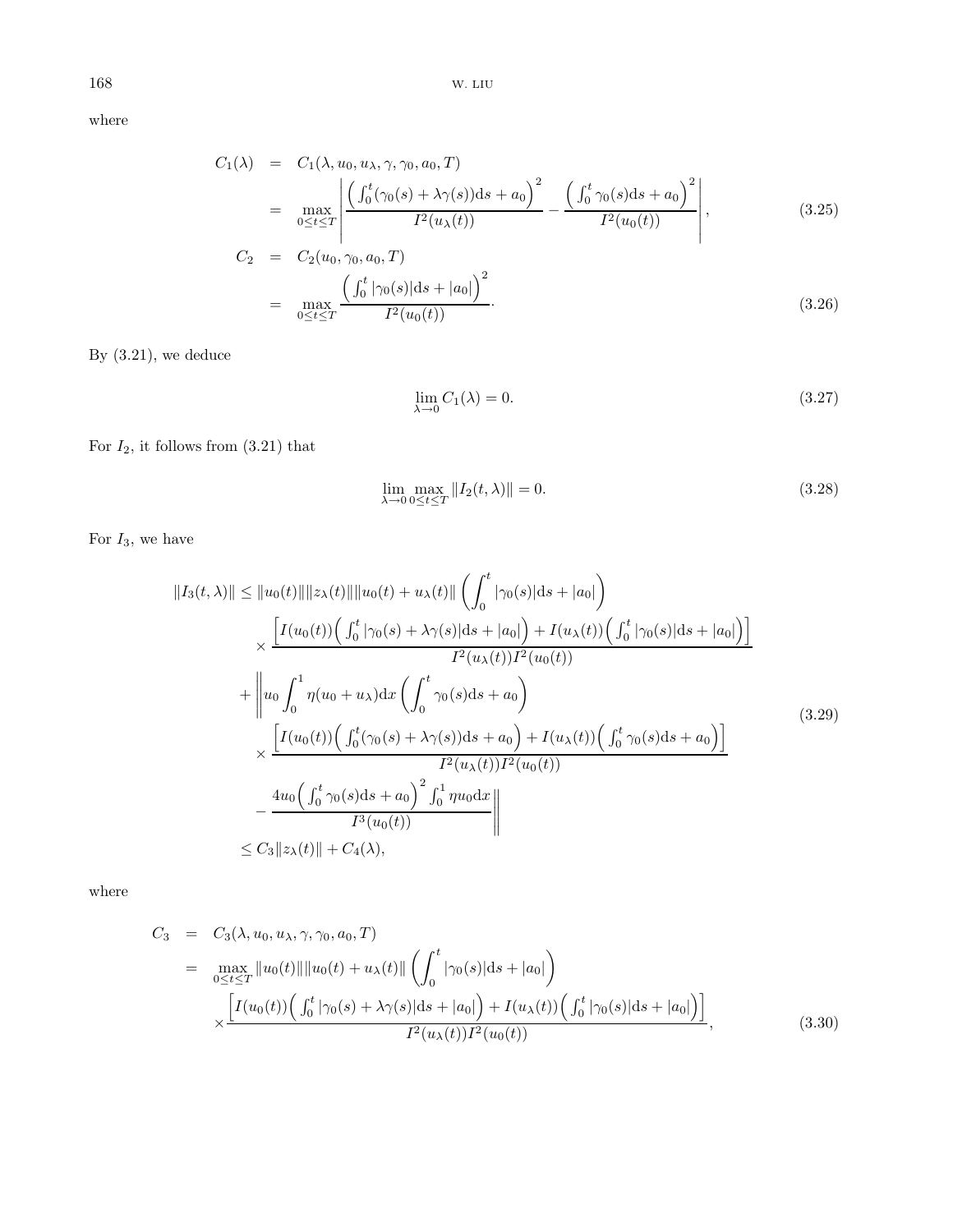$$
C_4(\lambda) = C_4(\lambda, \eta, u_0, u_\lambda, \gamma, \gamma_0, a_0, T)
$$
  
\n
$$
= \max_{0 \le t \le T} \left\| u_0(t) \int_0^1 \eta(u_0 + u_\lambda) dx \Big( \int_0^t \gamma_0(s) ds + a_0 \Big) \right\|_2
$$
  
\n
$$
\times \frac{\left[ I(u_0(t)) \Big( \int_0^t (\gamma_0(s) + \lambda \gamma(s)) ds + a_0 \Big) + I(u_\lambda(t)) \Big( \int_0^t \gamma_0(s) ds + a_0 \Big) \right]}{I^2(u_\lambda(t)) I^2(u_0(t))}
$$
  
\n
$$
- \frac{4u_0(t) \Big( \int_0^t \gamma_0(s) ds + a_0 \Big)^2 \int_0^1 \eta u_0 dx}{I^3(u_0(t))} \right\|.
$$
\n(3.31)

By (3.21), we deduce

$$
\lim_{\lambda \to 0} C_4(\lambda) = 0. \tag{3.32}
$$

Multiplying (3.14) by  $z_{\lambda t}$  and integrating over  $(0, 1)$  by parts, it follows from  $(3.22, 3.24, 3.27-3.29)$  and  $(3.32)$ that

$$
\frac{d}{dt}(\|z_{\lambda t}(t)\|^2 + \|z_{\lambda xx}(t)\|^2) = 2\int_0^1 (I_1 + I_2 + I_3)z_{\lambda t}ds
$$
\n
$$
\leq C_5(\lambda) + C_6(\|z_{\lambda t}(t)\|^2 + \|z_{\lambda xx}(t)\|^2),
$$
\n(3.33)

where  $C_5(\lambda) \to 0$  as  $\lambda \to 0^+$ . It therefore follows from Gronwall's inequality that

$$
||z_{\lambda t}(t)||^2 + ||z_{\lambda xx}(t)||^2 \le C_5(\lambda)Te^{C_6t}, \quad \forall t \in [0, T].
$$
\n(3.34)

Hence we have

$$
\lim_{\lambda \to 0^+} (\|z_{\lambda t}(t)\|^2 + \|z_{\lambda xx}(t)\|^2) = 0
$$
\n(3.35)

unformly for  $t \in [0, T]$ . Since

$$
\frac{J(\gamma_0 + \lambda \gamma) - J(\gamma_0)}{\lambda} = \int_0^T \int_0^1 \frac{u_\lambda^2(x, t) - u_0^2(x, t) + [\omega_\lambda(t) - \bar{\omega}]^2 - [\omega_0(t) - \bar{\omega}]^2}{\lambda} dxdt \n+ \int_0^T \frac{(\gamma_0 + \lambda \gamma)^2 - \gamma_0^2}{\lambda} dt \n= \int_0^T \int_0^1 [2u_0(x, t)y_\lambda(x, t) + \lambda y_\lambda^2(x, t)] dxdt \n+ \int_0^T \frac{1}{\lambda} \left( \frac{\int_0^t (\gamma_0(s) + \lambda \gamma(s))ds + a_0}{1 + ||u_\lambda(t)||^2} - \frac{\int_0^t \gamma_0(s)ds + a_0}{1 + ||u_0(t)||^2} \right) \n\times \left( \frac{\int_0^t (\gamma_0(s) + \lambda \gamma(s))ds + a_0}{1 + ||u_\lambda(t)||^2} + \frac{\int_0^t \gamma_0(s)ds + a_0}{1 + ||u_0(t)||^2} - 2\bar{\omega} \right) dt \n+ \int_0^T [2\gamma_0(s)\gamma(s) + \lambda \gamma^2(s)] dt
$$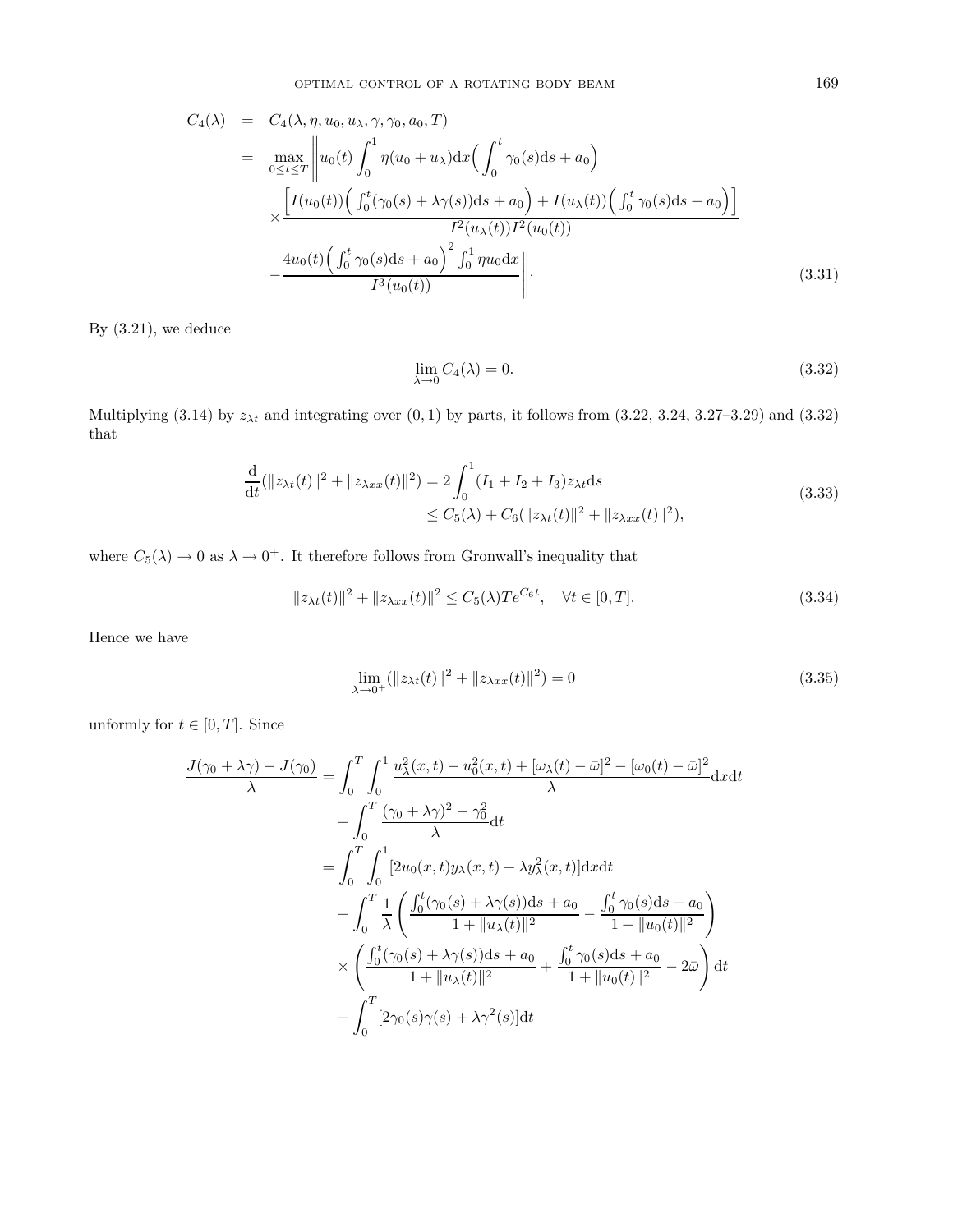$$
= \int_{0}^{T} \int_{0}^{1} [2u_{0}(x, t)y_{\lambda}(x, t) + \lambda y_{\lambda}^{2}(x, t)] \, dxdt
$$
  
+ 
$$
\int_{0}^{T} \frac{\left(1 + \|u_{0}(t)\|^{2}\right) \int_{0}^{t} \gamma(s) \, ds}{\left(1 + \|u_{\lambda}(t)\|^{2}\right) \left(1 + \|u_{0}(t)\|^{2}\right)}
$$
  

$$
\times \left(\frac{\int_{0}^{t} (\gamma_{0}(s) + \lambda \gamma(s)) \, ds + a_{0}}{1 + \|u_{\lambda}(t)\|^{2}} + \frac{\int_{0}^{t} \gamma_{0}(s) \, ds + a_{0}}{1 + \|u_{0}(t)\|^{2}} - 2\bar{\omega}\right) \, dt
$$
  
- 
$$
\int_{0}^{T} \frac{\int_{0}^{1} y_{\lambda}(u_{\lambda} + u_{0}) \, dx \left(\int_{0}^{t} \gamma_{0}(s) \, ds + a_{0}\right)}{\left(1 + \|u_{\lambda}(t)\|^{2}\right) \left(1 + \|u_{0}(t)\|^{2}\right)}
$$
  

$$
\times \left(\frac{\int_{0}^{t} (\gamma_{0}(s) + \lambda \gamma(s)) \, ds + a_{0}}{1 + \|u_{\lambda}(t)\|^{2}} + \frac{\int_{0}^{t} \gamma_{0}(s) \, ds + a_{0}}{1 + \|u_{0}(t)\|^{2}} - 2\bar{\omega}\right) \, dt
$$
  
+ 
$$
\int_{0}^{T} [2\gamma_{0}(s)\gamma(s) + \lambda \gamma^{2}(s)] \, dt,
$$
 (3.36)

it follows from (3.21) and (3.35) that

$$
\langle J'(\gamma_0), \gamma \rangle = \lim_{\lambda \to 0^+} \frac{J(\gamma_0 + \lambda \gamma) - J(\gamma_0)}{\lambda}
$$
  
=  $2 \int_0^T \int_0^1 u_0(x, t) \eta(x, t; \gamma) dx dt + 2 \int_0^T \gamma_0(t) \gamma(t) dt$   
+  $2 \int_0^T \frac{(1 + ||u_0(t)||^2) \int_0^t \gamma(s) ds - 2 \int_0^1 u_0(x, t) \eta(x, t; \gamma) dx \left( \int_0^t \gamma_0(s) ds + a_0 \right)}{(1 + ||u_0(t)||^2)^2} \times \left( \frac{\int_0^t \gamma_0(s) ds + a_0}{1 + ||u_0(t)||^2} - \bar{\omega} \right) dt.$ 

We then show that the cost function  $J(\gamma)$  is weakly lower semi-continuous on  $L^2(0,T)$  (for definition, see, e.g. [8], pp. 9-11).

**Lemma 3.2.** The cost function  $J(\gamma)$  is weakly lower semi-continuous on  $L^2(0,T)$ .

*Proof.* Let  $\{\gamma_n\}$  weakly converges to  $\gamma_0$  in  $L^2(0,T)$ . Let  $(u_n, \omega_n)$  and  $(u^*, \omega^*)$  denote the solutions of  $(1.1-1.4)$ corresponding to  $\gamma_n$  and  $\gamma_0$ , respectively. By (2.7), the sequence  $\{u_n, u_{nt}, \omega_n\}$  is bounded in  $C([0, T]; \mathcal{H} \times \mathbb{R})$ . Therefore, there exists a subsequence, still denoted by  $\{u_n, u_{nt}, \omega_n\}$ , converges to  $(\tilde{u}, \tilde{u}_t, \tilde{\omega})$  star-weakly in  $C([0,T]; \mathcal{H} \times \mathbb{R})$ . Moreover, it follows from the compact embedding theorem (see, e.g. [13], Th. 3, p. 80) that there exists a subsequence, still denoted by  $\{u_n\}$ , strongly converges to  $\tilde{u}$  in  $C([0,T]; L^2(0, 1))$ . We now prove that  $u^* = \tilde{u}$ . We note that  $u_n$  satisfies the following integral equation

$$
(u_n, u_{nt}) = S(t)(u^0, u^1) + \int_0^t S(t - s) \left( 0, \frac{\int_0^s \gamma_n(\tau) d\tau + a_0}{1 + ||u_n(s)||^2} u_n(s) \right) ds.
$$
 (3.38)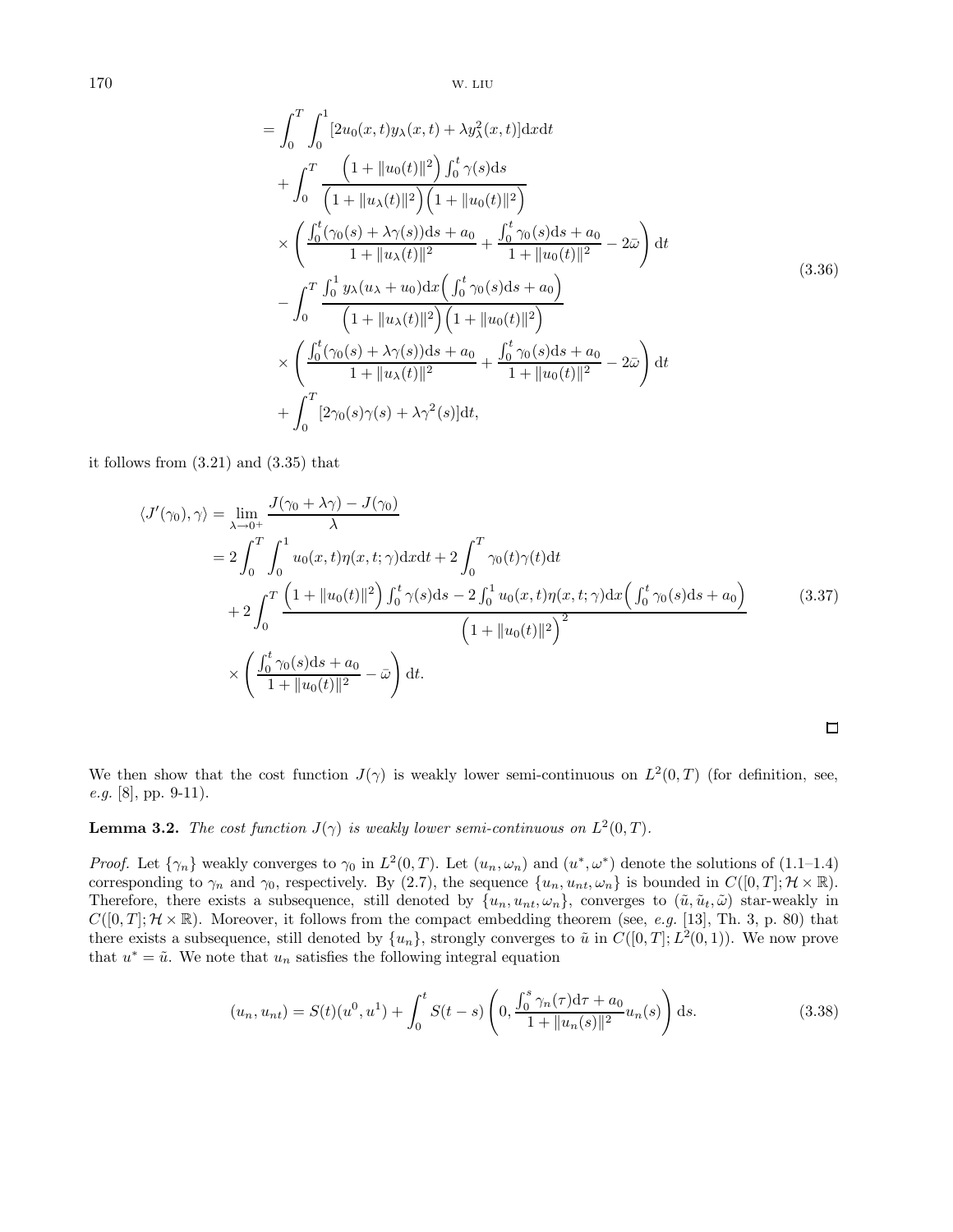Taking

$$
\theta(t) = \begin{cases} 1, & \text{if } 0 \le t \le s, \\ 0, & \text{if } s < t \le T, \end{cases} \tag{3.39}
$$

we deduce that

$$
\lim_{n \to \infty} \int_0^s \gamma_n(\tau) d\tau = \lim_{n \to \infty} \int_0^T \gamma_n(\tau) \theta(\tau) d\tau = \int_0^T \gamma_0(\tau) \theta(\tau) d\tau = \int_0^s \gamma_0(\tau) d\tau \tag{3.40}
$$

since  $\{\gamma_n\}$  weakly converges to  $\gamma_0$  in  $L^2(0,T)$ . Letting  $n \to \infty$  in (3.38), we obtain

$$
(\tilde{u}, \tilde{u}_t) = S(t)(u^0, u^1) + \int_0^t S(t - s) \left( 0, \frac{\int_0^s \gamma_0(\tau) d\tau + a_0}{1 + \|\tilde{u}^2(s)\|^2} \tilde{u}(s) \right) ds,
$$
\n(3.41)

which implies that  $\tilde{u} = u^*$ . Moreover, we have

$$
\tilde{\omega}(s) = \lim_{n \to \infty} \omega_n(s) = \lim_{n \to \infty} \frac{\int_0^s \gamma_n(\tau) d\tau + a_0}{1 + \|u_n^2(s)\|^2} = \frac{\int_0^s \gamma_0(\tau) d\tau + a_0}{1 + \|u^*(s)\|^2} = \omega^*(s).
$$
\n(3.42)

It therefore follows that

$$
J(\gamma_0) = \int_0^T \int_0^1 [u^2(x, t, \gamma_0) + (\omega(t, \gamma_0) - \bar{\omega})^2] dx dt + \int_0^T |\gamma_0|^2(t) dt
$$
  
\n
$$
\leq \lim_{n \to \infty} \int_0^T \int_0^1 [u_n^2(x, t) + (\omega_n(t) - \bar{\omega})^2] dx dt + \lim_{n \to \infty} \int_0^T |\gamma_n|^2(t) dt
$$
  
\n
$$
\leq \liminf_{n \to \infty} J(\gamma_n).
$$
\n(3.43)

Hence,  $J(\gamma)$  is weakly lower semi-continuous on  $L^2(0,T)$ .

We are now ready to prove Theorem 3.1.

*Proof of Theorem 3.1.* Let  $\gamma_n \in \Gamma$  be a minimizing sequence such that

$$
\lim_{n \to \infty} J(\gamma_n) = \inf_{\gamma \in \Gamma} J(\gamma). \tag{3.44}
$$

Then the sequence  $\{\gamma_n\}$  is bounded in  $L^2(0,T)$ . Hence, there exists a subsequence, still denoted by  $\{\gamma_n\}$ , weakly converges to  $\gamma^*$  in  $L^2(0,T)$ . By Lemma 3.2, we deduce that

$$
J(\gamma^*) \le \liminf_{n \to \infty} J(\gamma_n) = \inf_{\gamma \in \Gamma} J(\gamma). \tag{3.45}
$$

Hence,  $\gamma^*$  is a solution of (1.8).

 $\Box$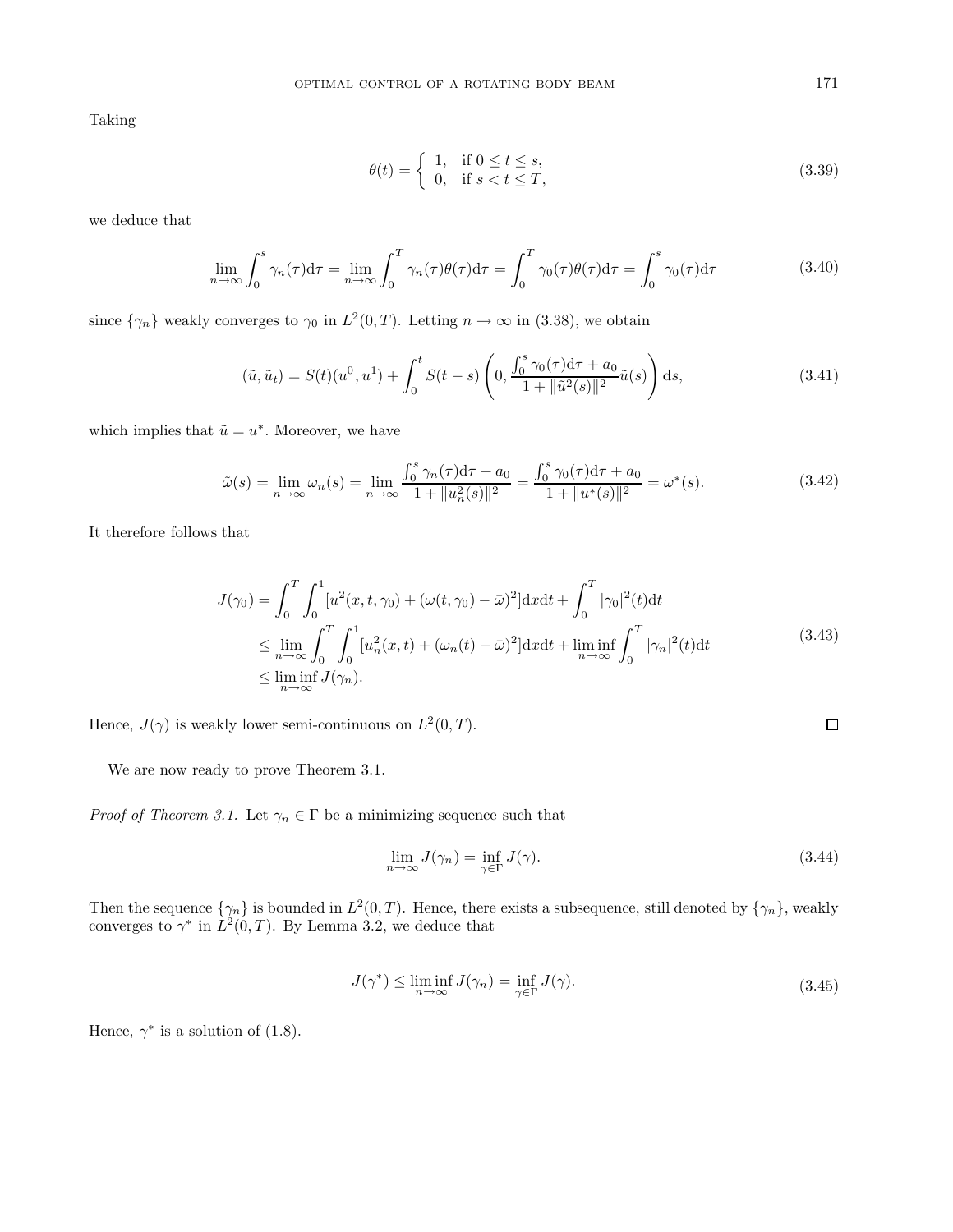Since, by Lemma 3.1,  $J(\gamma)$  is Gâteaux-differentiable, it follows from Theorem 1.3 of [10] (p. 10) (or Props. 1.2 and 2.1 of [8], pp. 35-36) that

$$
\langle J'(\gamma^*), \gamma - \gamma^* \rangle
$$
  
=  $2 \int_0^T \gamma^*(t) (\gamma(t) - \gamma^*(t)) dt + 2 \int_0^T \int_0^1 u^*(x, t) \eta(x, t; \gamma - \gamma^*) dx dt$   
+  $2 \int_0^T \frac{\left(1 + \|u^*(t)\|^2\right) \int_0^t (\gamma(s) - \gamma^*(s)) ds}{\left(1 + \|u^*(t)\|^2\right)^2} \left(\frac{\int_0^t \gamma^*(s) ds + a_0}{1 + \|u^*(t)\|^2} - \bar{\omega}\right) dt$   
-  $4 \int_0^T \frac{\int_0^1 u^*(x, t) \eta(x, t; \gamma - \gamma^*) dx \left(\int_0^t \gamma^*(s) ds + a_0\right)}{\left(1 + \|u^*(t)\|^2\right)^2} \left(\frac{\int_0^t \gamma^*(s) ds + a_0}{1 + \|u^*(t)\|^2} - \bar{\omega}\right) dt$   
 $\geq 0$  (1)

for all  $\gamma \in \Gamma$ . Multiplying (3.2) by  $\eta$  and integrating over  $(0, 1) \times (0, T)$  by parts, we obtain

Z <sup>T</sup> 0 Z <sup>1</sup> 0 2u<sup>∗</sup> + p R <sup>t</sup> <sup>0</sup> γ∗(s)ds + a<sup>0</sup> 2 1 + ku∗(t)k<sup>2</sup> <sup>2</sup> <sup>−</sup> 4u<sup>∗</sup> R <sup>t</sup> <sup>0</sup> γ∗(s)ds + a<sup>0</sup> 1 + ku∗(t)k<sup>2</sup> 2 R <sup>t</sup> <sup>0</sup> γ∗(s)ds + a<sup>0</sup> 1 + <sup>k</sup>u∗(t)k<sup>2</sup> <sup>−</sup> <sup>ω</sup>¯ ! − 4u<sup>∗</sup> R <sup>t</sup> <sup>0</sup> γ∗(s)ds + a<sup>0</sup> 2 R 1 <sup>0</sup> pu∗dx 1 + ku∗(t)k<sup>2</sup> 3 <sup>η</sup>dxd<sup>t</sup> = Z <sup>T</sup> 0 Z <sup>1</sup> 0 p(ηtt + ηxxxx)dxdt = Z <sup>T</sup> 0 Z <sup>1</sup> 0 pη R <sup>t</sup> <sup>0</sup> γ∗(s)ds + a<sup>0</sup> 2 1 + ku∗(t)k<sup>2</sup> <sup>2</sup> <sup>d</sup>xd<sup>t</sup> + Z <sup>T</sup> 0 Z <sup>1</sup> 0 2pu<sup>∗</sup> R <sup>t</sup> <sup>0</sup> γ∗(s)ds + a<sup>0</sup> R <sup>t</sup> <sup>0</sup> (γ(s) − γ∗(s))ds 1 + ku∗(t)k<sup>2</sup> <sup>2</sup> <sup>d</sup>xd<sup>t</sup> − Z <sup>T</sup> 0 Z <sup>1</sup> 0 4pu<sup>∗</sup> R <sup>t</sup> <sup>0</sup> γ∗(s)ds + a<sup>0</sup> 2 R 1 <sup>0</sup> ηu∗dx 1 + ku∗(t)k<sup>2</sup> <sup>3</sup> <sup>d</sup>xdt. (3.47)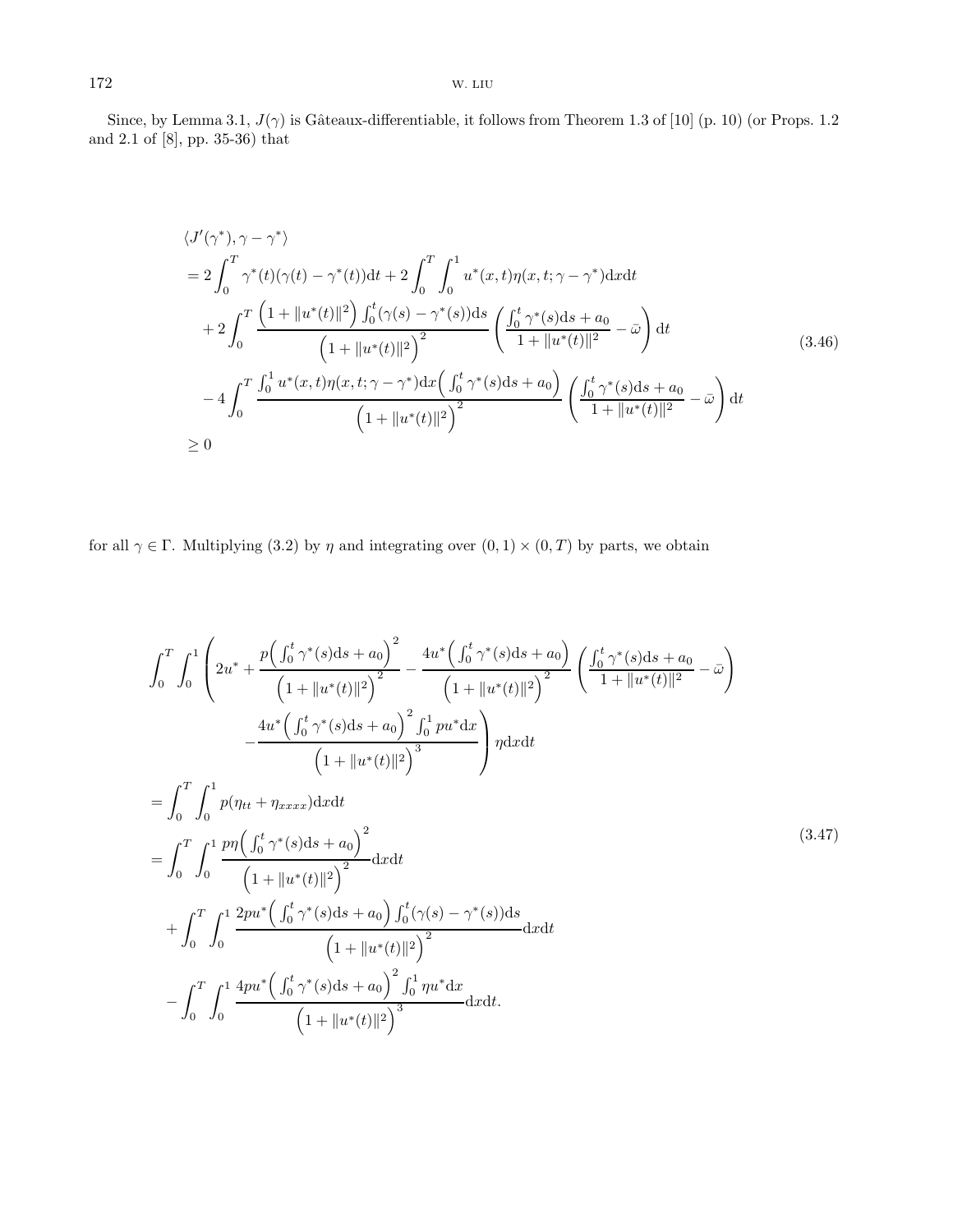Hence we have

$$
\int_{0}^{T} \int_{0}^{1} u^{*} \eta \mathrm{d}x \mathrm{d}t - 2 \int_{0}^{T} \frac{\int_{0}^{1} u^{*} \eta \mathrm{d}x \left( \int_{0}^{t} \gamma^{*}(s) \mathrm{d}s + a_{0} \right)}{\left( 1 + \| u^{*}(t) \|^{2} \right)^{2}} \left( \frac{\int_{0}^{t} \gamma^{*}(s) \mathrm{d}s + a_{0}}{1 + \| u^{*}(t) \|^{2}} - \bar{\omega} \right) \mathrm{d}t
$$
\n
$$
= \int_{0}^{T} \int_{0}^{1} \frac{pu^{*} \left( \int_{0}^{t} \gamma^{*}(s) \mathrm{d}s + a_{0} \right) \int_{0}^{t} (\gamma(s) - \gamma^{*}(s)) \mathrm{d}s}{\left( 1 + \| u^{*}(t) \|^{2} \right)^{2}} \mathrm{d}x \mathrm{d}t
$$
\n
$$
= \int_{0}^{T} (\gamma(s) - \gamma^{*}(s)) \int_{s}^{T} \frac{\int_{0}^{1} p(t) u^{*}(t) \mathrm{d}x \left( \int_{0}^{t} \gamma^{*}(\tau) \mathrm{d}\tau + a_{0} \right)}{\left( 1 + \| u^{*}(t) \|^{2} \right)^{2}} \mathrm{d}t \mathrm{d}s.
$$
\n
$$
(3.48)
$$

It therefore follows from (3.46) that

$$
\int_{0}^{T} (\gamma(s) - \gamma^{*}(s)) \left[ \gamma^{*}(s) + \int_{s}^{T} \frac{\int_{0}^{1} p(x,t)u^{*}(x,t)dx \left( \int_{0}^{t} \gamma^{*}(\tau)d\tau + a_{0} \right)}{\left( 1 + \|u^{*}(t)\|^{2} \right)^{2}} dt \right] ds
$$
\n
$$
+ \int_{0}^{T} (\gamma(s) - \gamma^{*}(s)) \int_{s}^{T} \frac{(1 + \|u^{*}(t)\|^{2}) \left( \frac{\int_{0}^{t} \gamma^{*}(\tau)d\tau + a_{0}}{1 + \|u^{*}(t)\|^{2}} - \bar{\omega} \right)}{\left( 1 + \|u^{*}(t)\|^{2} \right)^{2}} dt ds
$$
\n
$$
\geq 0
$$
\n(3.49)

for all  $\gamma \in \Gamma$ . Hence, if  $\Gamma = L^2(0,T)$ , we deduce that

$$
\gamma^*(s) + \int_s^T \frac{\int_0^1 p(x,t)u^*(x,t)dx \left(\int_0^t \gamma^*(\tau)d\tau + a_0\right)}{\left(1 + \|u^*(t)\|^2\right)^2} dt + \int_s^T \frac{\left(1 + \|u^*(t)\|^2\right) \left(\frac{\int_0^t \gamma^*(\tau)d\tau + a_0}{1 + \|u^*(t)\|^2} - \bar{\omega}\right)}{\left(1 + \|u^*(t)\|^2\right)^2} dt = 0.
$$
\n(3.50)

We now turn to obstacle problems  $(1.12, 1.14)$  and  $(1.16)$ .

**Theorem 3.2.** Suppose the initial condition  $(u^0, u^1, \omega^0) \in \mathcal{H}$  and let  $\gamma^*$  be the solution of (1.8) with  $\Gamma =$  $L^2(0,T)$ . Then  $\gamma^*$  is also a solution of problems (1.12) and (1.16). Proof. Since

$$
J(\gamma^*) = \inf_{\gamma \in L^2(0,T)} J(\gamma) \le F(\gamma^*) = \inf_{\gamma \in \Gamma(\gamma^*)} J(\gamma) \le J(\gamma^*),\tag{3.51}
$$

we have

$$
J(\gamma^*) = F(\gamma^*). \tag{3.52}
$$

It therefore follows that

$$
F(\gamma^*) = J(\gamma^*) \le \inf_{\gamma \in \Gamma(\theta)} J(\gamma) = F(\theta) \qquad \forall \theta \in L^2(0, T)
$$
\n(3.53)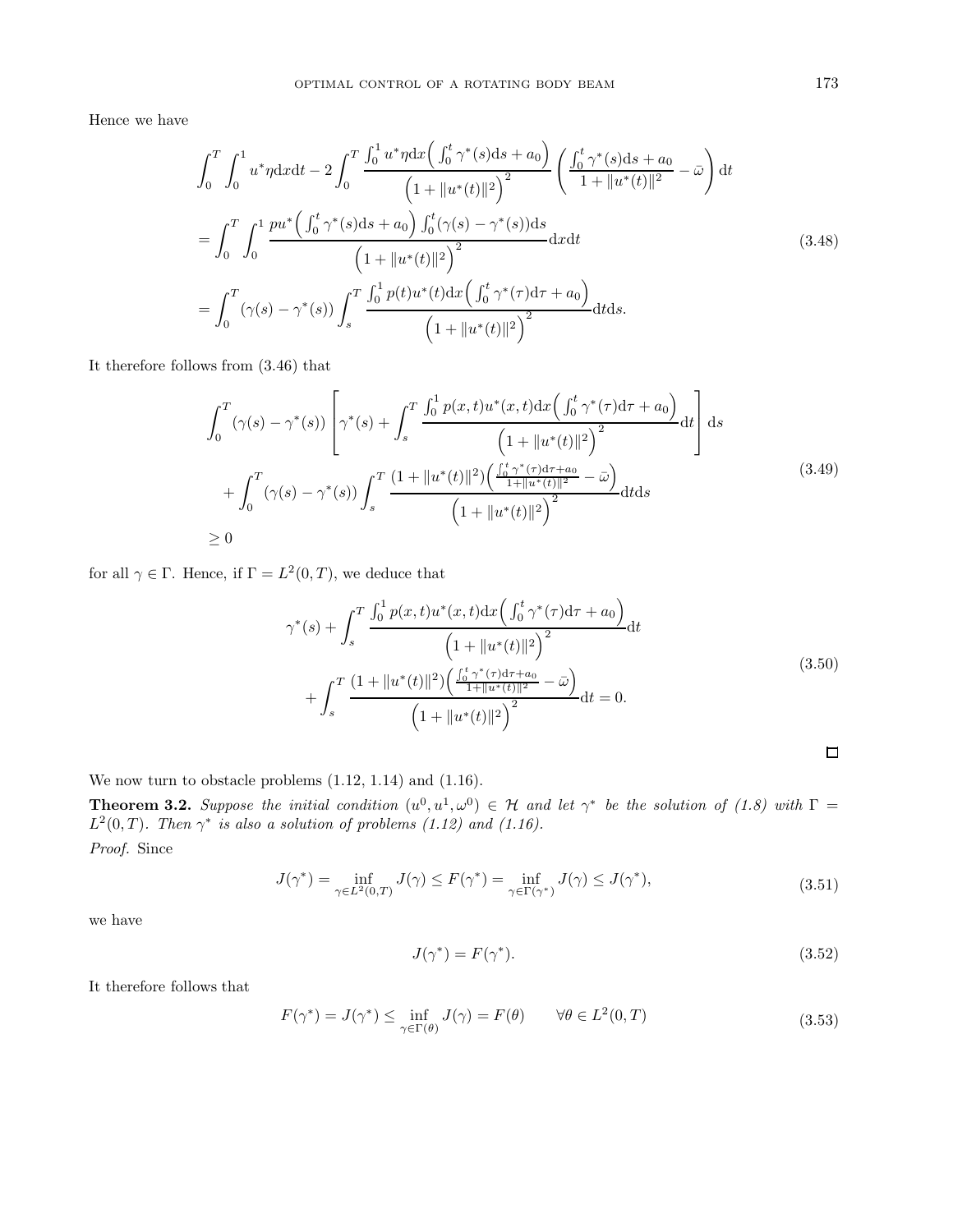and

$$
H(\gamma^*) = F(\gamma^*) + J(\gamma^*) \le F(\theta) + J(\theta) = H(\theta) \qquad \forall \theta \in L^2(0, T). \tag{3.54}
$$

 $\Box$ 

**Theorem 3.3.** For the initial condition  $(u^0, u^1, \omega^0) \in \mathcal{H}$ , problem (1.14) has at least one solution.

*Proof.* Let  $\theta_n \in L^2(0,T)$  be a minimizing sequence such that

$$
\lim_{n \to \infty} G(\theta_n) = \inf_{\theta \in L^2(0,T)} G(\theta).
$$
\n(3.55)

By Theorem 3.1, there exists a  $\gamma_n \in L^2(0,T)$  such that

$$
J(\gamma_n) = F(\theta_n). \tag{3.56}
$$

Since

$$
G(\theta_n) = F(\theta_n) + \int_0^T \theta_n^2(t) \mathrm{d}s = J(\gamma_n) + \int_0^T \theta_n^2(t) \mathrm{d}s,
$$

the sequences  $\{\theta_n\}$  and  $\{\gamma_n\}$  are bounded in  $L^2(0,T)$ . Therefore there exist subsequences  $\{\theta_{n_i}\}$  and  $\{\gamma_{n_i}\}$  such that  $\theta_{n_i}$  and  $\gamma_{n_i}$  converge to  $\bar{\theta}$  and  $\gamma^*$  weakly in  $L^2(0,T)$ , respectively. It therefore follows from Lemma 3.2 that

$$
J(\gamma^*) + \|\bar{\theta}\|_{L^2(0,T)}^2 \le \liminf_{i \to \infty} J(\gamma_{n_i}) + \liminf_{i \to \infty} \|\theta_{n_i}\|_{L^2(0,T)}^2 \le \liminf_{i \to \infty} G(\theta_{n_i}) = \inf_{\theta \in L^2(0,T)} G(\theta). \tag{3.57}
$$

Since

 $\gamma_{n_i} \geq \theta_{n_i}$  a.e. on  $(0, T)$ ,

we deduce that for every  $\phi \in L^2(0,T)$  with  $\phi \geq 0$  a.e. on  $(0,T)$ 

$$
\int_0^T (\gamma^* - \bar{\theta}) \phi dt = \lim_{i \to \infty} \int_0^T (\gamma_{n_i} - \theta_{n_i}) \phi dt \ge 0.
$$
\n(3.58)

This shows that  $\gamma^* \geq \bar{\theta}$  a.e. on  $(0, T)$  and then  $\gamma^* \in \Gamma(\bar{\theta})$ . It therefore follows from  $(3.57)$  that

$$
G(\bar{\theta}) = F(\bar{\theta}) + \|\bar{\theta}\|_{L^2(0,T)}^2 \le J(\gamma^*) + \|\bar{\theta}\|_{L^2(0,T)}^2 \le \inf_{\theta \in L^2(0,T)} G(\theta). \tag{3.59}
$$

 $\Box$ 

## 4. NUMERICAL SIMULATIONS

On the basis of iteration method, we propose a numerical approximation scheme to calculate the optimal control. For a given control  $\gamma$ , we first solve equations (2.14–2.16), which, by the difference method, can be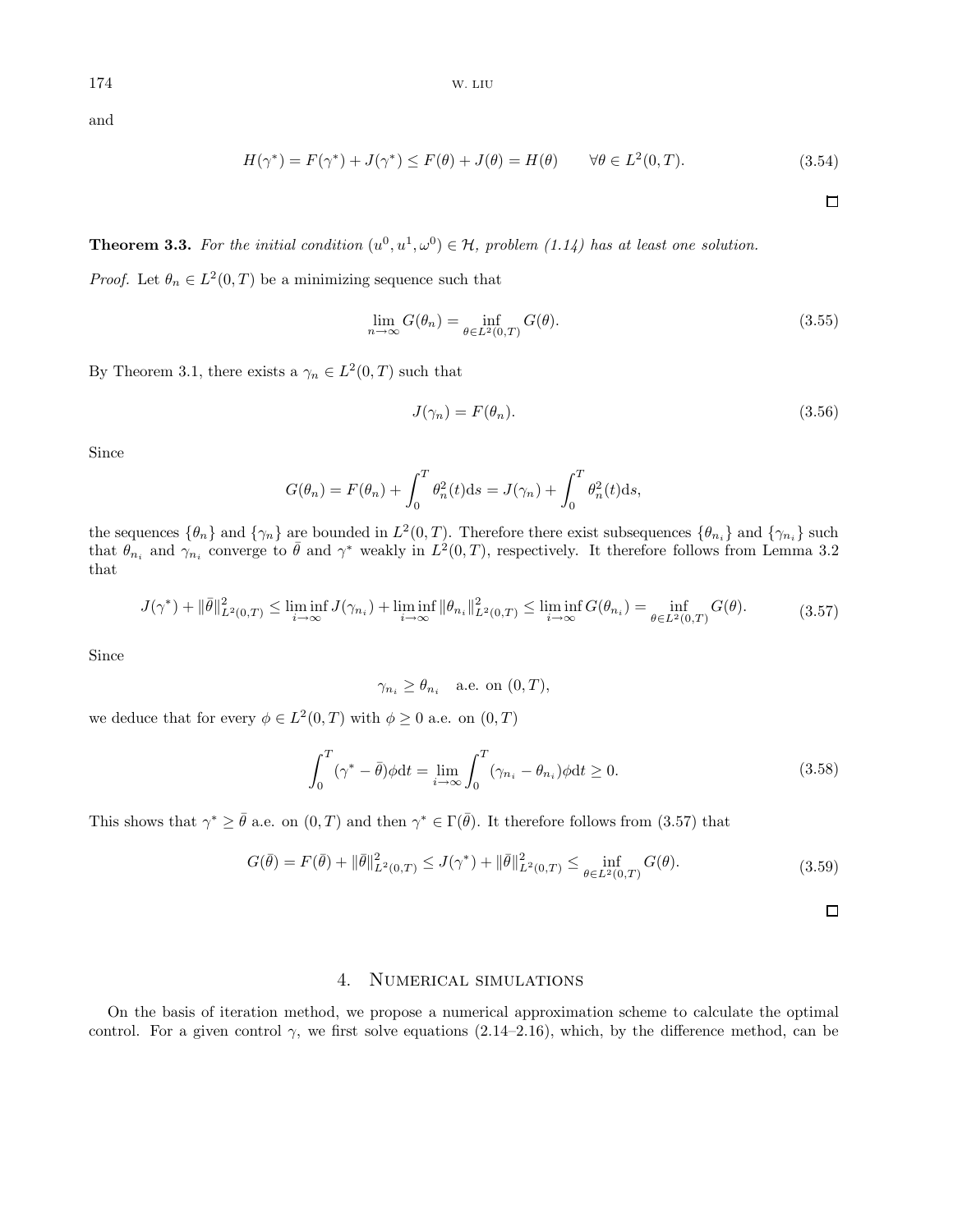discretized as follows

$$
u_{i,0} = u^{0}(i/m), \quad i = 0, \cdots, m,
$$
\n(4.1)

$$
u_{i,1} = u^{0}(i/m) + \delta u^{1}(i/m), \quad i = 0, \cdots, m,
$$
\n(4.2)

$$
u_{0,j} = 0, \quad j = 0, \cdots, n,\tag{4.3}
$$

$$
u_{1,j} = 0, \quad j = 0, \cdots, n,
$$
\n(4.4)

$$
u_{i,j+1} = -(u_{i-2,j} - 4u_{i-1,j} + 6u_{i,j} - 4u_{i+1,j} + u_{i+2,j})\delta^2/h^4 + 2u_{i,j} - u_{i,j-1}
$$
  
+ $\delta^2 u_{i,j} \left( \int^{j\delta} \gamma(s)ds + a_0 \right)^2 / (1 + ||u(j\delta)||^2)^2,$ 

$$
+ \delta^2 u_{i,j} \left( \int_0^{\eta(s) ds + a_0} \right) / (1 + \| u(j\delta) \|^2)^2,
$$
  
\n
$$
i = 2, \dots, m-2, \quad j = 1, \dots, n-1,
$$
\n(4.5)

$$
u_{m-1,j+1} = 2u_{m-2,j+1} - u_{m-3,j+1}, \quad j = 1, \cdots, n-1,
$$
\n(4.6)

$$
u_{m,j+1} = 3u_{m-2,j+1} - 2u_{m-3,j+1}, \quad j = 1, \cdots, n-1,
$$
\n(4.7)

where  $m$  and  $n$  are positive integers and

$$
h = 1/m,\tag{4.8}
$$

$$
\delta = T/n, \tag{4.9}
$$

$$
u_{i,j} = u(ih, j\delta), \quad i = 0, \cdots, m, \quad j = 0, \cdots, n.
$$
\n(4.10)

The integrals  $\int_0^{j\delta} \gamma(s)ds$  and  $||u(j\delta)||^2$  can be numerically calculated. In analogy, we then discretize the adjoint equations (3.2–3.4) and solve them by using the solution of (2.14–2.16). Finally, we solve control equation (3.6). For this, we set

$$
y(t) = \int_0^t \gamma(\tau) d\tau.
$$

Then (3.6) can be equivalently tranformed to

$$
y'' - \frac{\int_0^1 p(x,t)u^*(x,t)dx + 1}{(1 + \|u^*(t)\|^2)^2}y = \frac{a_0 \int_0^1 p(x,t)u^*(x,t)dx + a_0 - \bar{\omega}(1 + \|u^*(t)\|^2)}{(1 + \|u^*(t)\|^2)^2}
$$
(4.11)

with  $y(0) = 0$  and  $y'(T) = 0$ . This equation can be numerically solved by the difference method. With this new control, we repeat the above procedure. The following numeric examples show that this scheme works very well. We take the initial data as follows

$$
u0 = 100x[(x-1)4-1],\n u1 = -100x[(x-1)4-1],\n \omega0 = 100.0,\n \bar{\omega} = 1000.0,
$$

and start iterations with three quite different initial controls

$$
\gamma_0 = 10000(3-t), \quad 0, \quad -10000\sin(10\pi(3-t)),
$$

respectively. In this case, the critical angular velocity  $\omega_c = \sqrt{\mu_1} \approx 2.47$  according to Theorem 3 of [15], where  $\mu_1$  is the smallest eigenvalue of the self-adjoint operator  $d^4/dx^4$  with the domain  $H^4_{0-}(0,1)$ . Thus  $\bar{\omega} = 1000.0$ is quite away from  $\omega_c$ .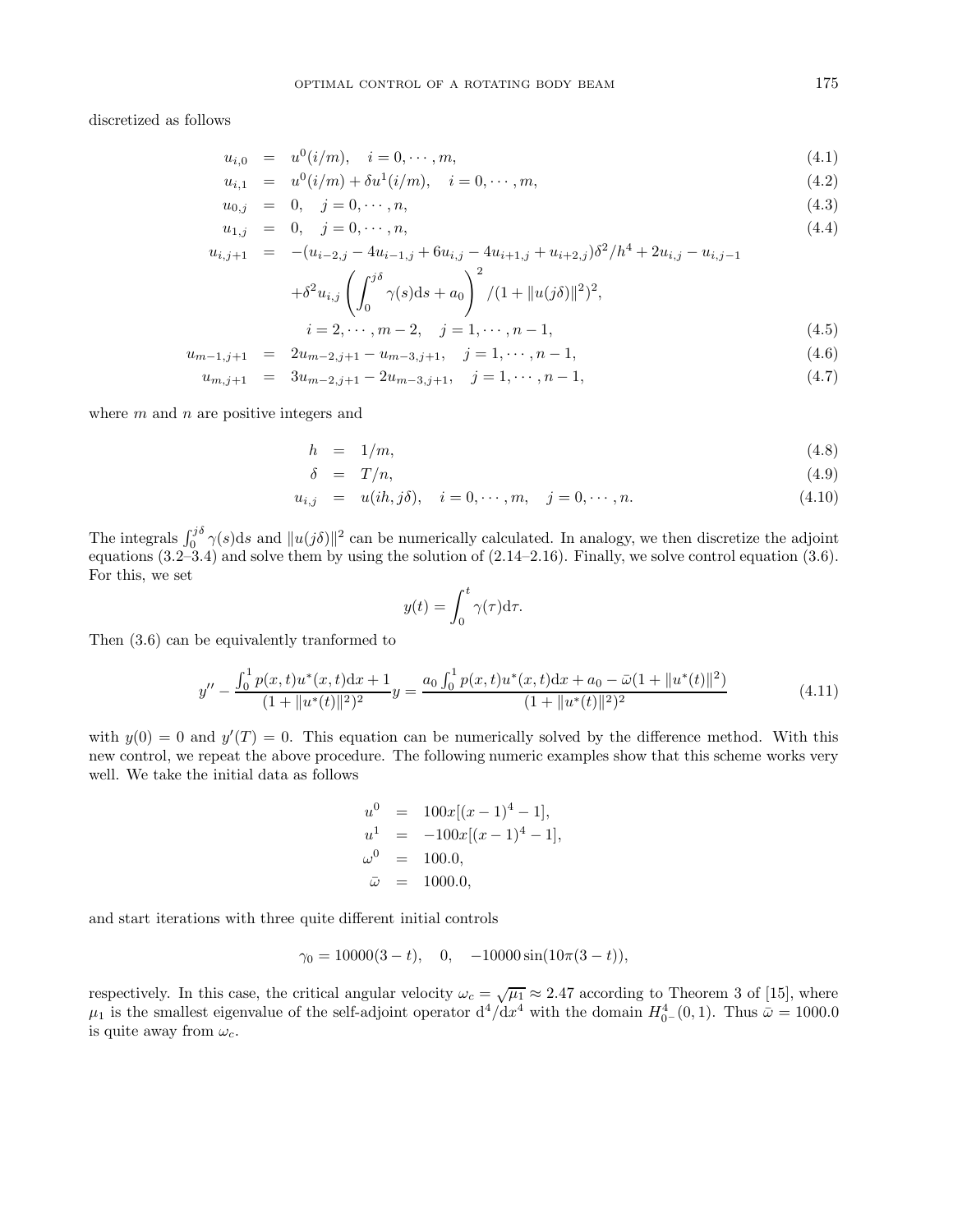TABLE 4.1. Iteration procedures start with three quite different initial controls  $\gamma_0 = 10000(3-\mathcal{O})$ t), 0,  $-10000 \sin(10\pi(3-t))$ , respectively. Costs  $J(\gamma_i)$  (defined by (1.6)) starting from each initial control tend to 5199745.1524 approximately and the iteration procedures are quite stable, where  $\gamma_i$  is the control obtained at the *i*th iteration.

| $u^0 = 100x[(x-1)^4 - 1], u^1 = -u^0, \omega^0 = 100.0, \overline{\omega} = 1000.0$ |                                           |                    |                                      |
|-------------------------------------------------------------------------------------|-------------------------------------------|--------------------|--------------------------------------|
|                                                                                     | Initial controls $\gamma_0$ of iterations |                    |                                      |
| Costs                                                                               | $\gamma_0 = 10000(3-t)$                   | $\gamma_0=0$       | $\gamma_0 = -10000 \sin(10\pi(3-t))$ |
| $J(\gamma_0)$                                                                       | 9.057124937905327E8                       | 5168797.134532931  | 1.551708593258652E8                  |
| $J(\gamma_1)$                                                                       | 5518012.550900402                         | 5199774.96504609)  | 5200304.111160588                    |
| $J(\gamma_2)$                                                                       | 5198119.7475106                           | 5199744.2495877575 | 5199752.349029758                    |
| $J(\gamma_3)$                                                                       | 5199730.987997696                         | 5199745.147392863  | 5199745.2070749495                   |
| $J(\gamma_4)$                                                                       | 5199745.03486864                          | 5199745.152405544  | 5199745.152939232                    |
| $J(\gamma_5)$                                                                       | 5199745.151464502                         | 5199745.152431915  | 5199745.152484191                    |
| $J(\gamma_6)$                                                                       | 5199745.152485731                         | 5199745.152409619  | 5199745.152427603                    |
| $J(\gamma_7)$                                                                       | 5199745.152470749                         | 5199745.152436701  | 5199745.1523675015                   |
| $J(\gamma_8)$                                                                       | 5199745.152435771                         | 5199745.152431848  | 5199745.152398524                    |
| $J(\gamma_9)$                                                                       | 5199745.152435782                         | 5199745.1523830015 | 5199745.15244074                     |
| $J(\gamma_{10})$                                                                    | 5199745.152427421                         | 5199745.152397803  | 5199745.15244536                     |
| $J(\gamma_{11})$                                                                    | 5199745.152365553                         | 5199745.152396315  | 5199745.152459322                    |
| $J(\gamma_{12})$                                                                    | 5199745.15240079                          | 5199745.152411937  | 5199745.152441221                    |
| $J(\gamma_{13})$                                                                    | 5199745.152441801                         | 5199745.152458425  | 5199745.152410811                    |
| $J(\gamma_{14})$                                                                    | 5199745.15244327                          | 5199745.152439428  | 5199745.152403285                    |
| $J(\gamma_{15})$                                                                    | 5199745.15244552                          | 5199745.152435335  | 5199745.152392513                    |
| $J(\gamma_{16})$                                                                    | 5199745.152474231                         | 5199745.152455318  | 5199745.152425697                    |
| $J(\gamma_{17})$                                                                    | 5199745.152458648                         | 5199745.152434166  | 5199745.15244514                     |
| $J(\gamma_{18})$                                                                    | 5199745.152442513                         | 5199745.152427262  | 5199745.152393454                    |
| $J(\gamma_{19})$                                                                    | 5199745.152466581                         | 5199745.152467447  | 5199745.152394731                    |

It can be seen from Table 4.1 that the costs  $J(\gamma_i)$  (defined by (1.6)) starting from each initial control tend to 5199745.1524 approximately and the iteration procedures are quite stable, where  $\gamma_i$  is the control obtained at the i-th iteration. Moreover, Figures 4.1, 4.2 and 4.3 show that all optimal controls and optimal solutions obtained from the iterations starting at these initial controls are almost same. In these figures, gamma denotes the control  $\gamma(t)$ , E is defined by

$$
E(t) = \int_0^1 u^2(x, t) \mathrm{d}x,
$$

and *omega* the solution  $\omega(t)$ . The Java program for the simulations is available at http://www.mscs.dal.ca/~ weiliu/beam/beamSimCtrl.java

## 5. Conclusions

In this paper we have proved the existence of an optimal control for the model of a rotating body beam, which is attached perpendicularly to the center of a rigid cylinder and rotates with the cylinder. The control is applied on the cylinder *via* a torque to suppress the vibrations of the beam. We have also derived a necessary condition for the control. Furthermore, on the basis of iteration method, we propose numerical approximation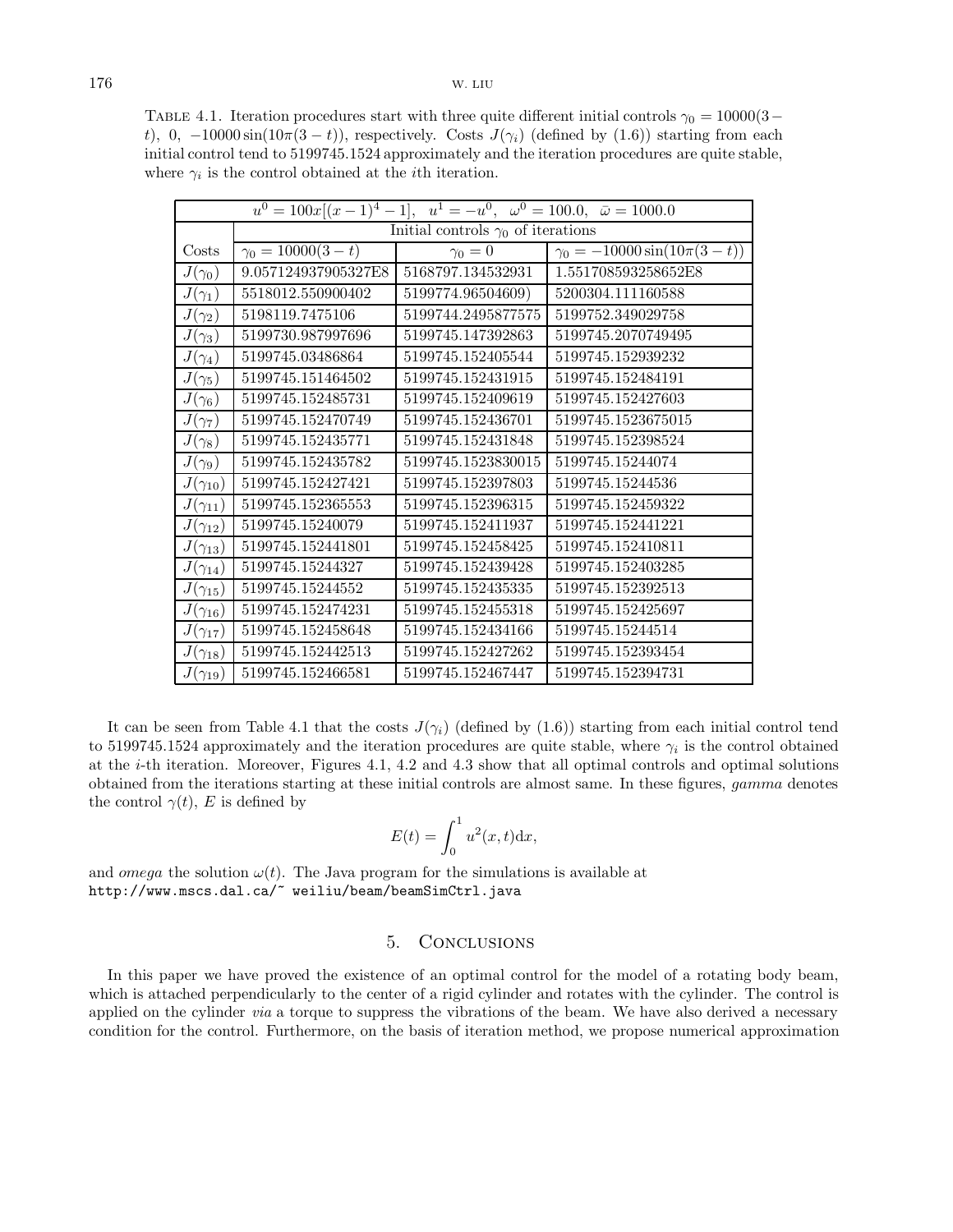

FIGURE 4.1. Approximate optimal control and solution obtained *via* 19 iterations starting at  $\gamma_0 = 10000(3-t).$ 



Figure 4.2. Approximate optimal control and solution obtained via 19 iterations starting at  $\gamma_0 = 0.$ 

scheme to calculate the optimal control and give numeric examples to show that the scheme works well. Hence the control is implementable in real problems such as the control of a spacecraft.

In the study of stabilization for the beam *via* a feedback torque control, it is required that  $\bar{\omega}$  of the equilibrium point  $(0, \bar{\omega})$  be less than a critical angular velocity  $\omega_c$ . In our discussion of optimal control, this requirement is